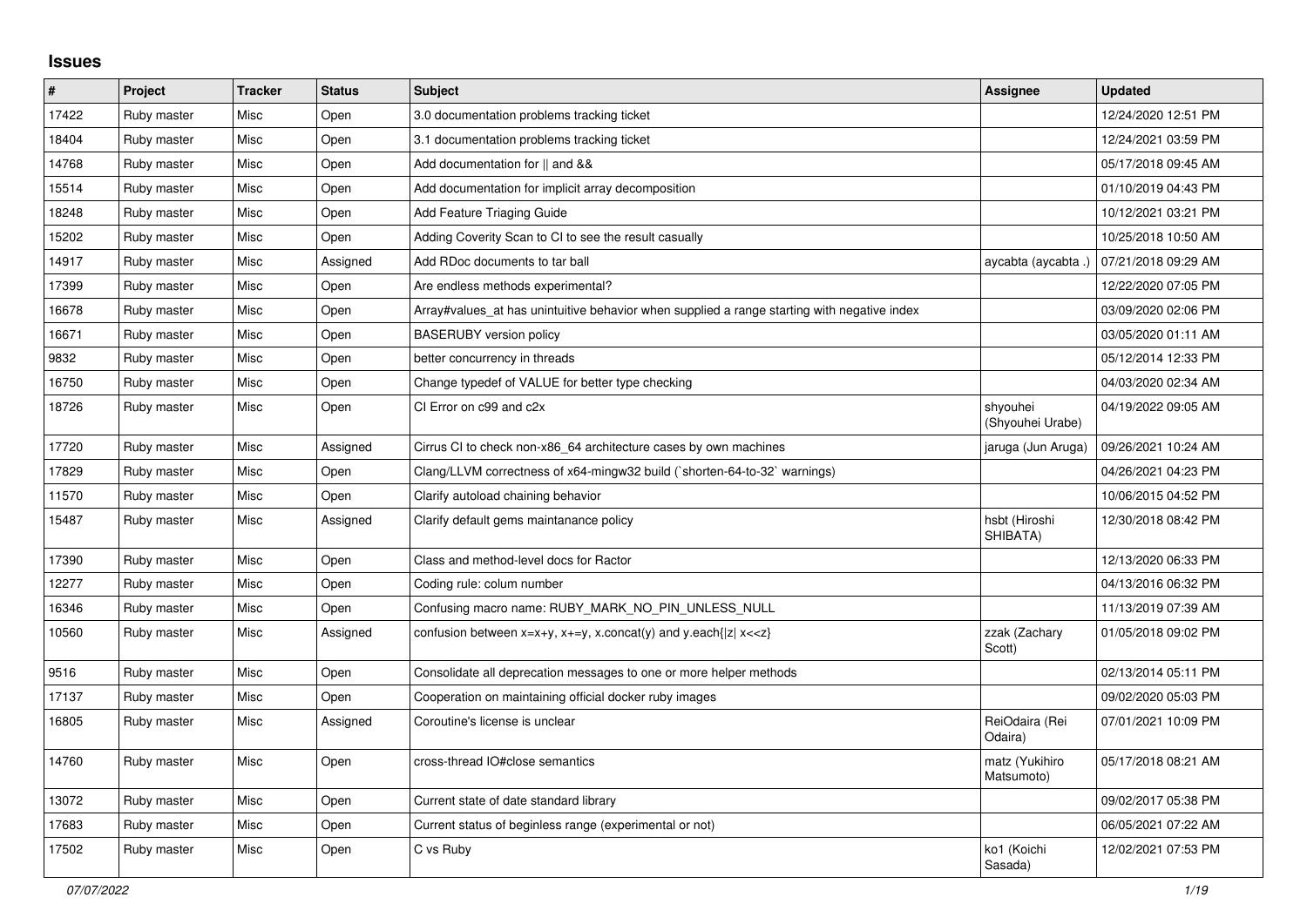| #     | Project     | <b>Tracker</b> | <b>Status</b> | <b>Subject</b>                                                                                                                      | Assignee                        | <b>Updated</b>      |
|-------|-------------|----------------|---------------|-------------------------------------------------------------------------------------------------------------------------------------|---------------------------------|---------------------|
| 15418 | Ruby master | Misc           | Open          | Date.parse('2018')                                                                                                                  |                                 | 12/15/2018 09:17 PM |
| 9136  | Ruby master | Misc           | Assigned      | Deprecated Enumerator.new(object, method) bad for BasicObject                                                                       | zzak (Zachary<br>Scott)         | 11/23/2013 03:58 AM |
| 16630 | Ruby master | Misc           | Assigned      | Deprecate pub/ruby/*snapshot* and use pub/ruby/snapshot/* instead                                                                   | matz (Yukihiro<br>Matsumoto)    | 02/27/2020 09:52 AM |
| 18836 | Ruby master | Misc           | Open          | DevMeeting-2022-07-21                                                                                                               |                                 | 07/06/2022 09:15 PM |
| 16130 | Ruby master | Misc           | Open          | [Discussion / Ideas] Finding a good name for the concept of/behind guilds - primarily the NAME                                      |                                 | 08/27/2019 04:00 PM |
| 16803 | Ruby master | Misc           | Open          | Discussion: those internal macros reside in public API headers                                                                      |                                 | 05/14/2020 12:27 PM |
| 13497 | Ruby master | Misc           | Open          | Docs, code samples, Ripper example                                                                                                  |                                 | 04/23/2017 04:27 AM |
| 15224 | Ruby master | Misc           | Open          | [DOCs] Minor inconsistency in class Array #initialize_copy -<br>https://ruby-doc.org/core-2.5.1/Array.html#method-i-initialize_copy |                                 | 10/13/2018 02:26 PM |
| 12595 | Ruby master | Misc           | Open          | Documentation                                                                                                                       |                                 | 07/18/2016 04:39 PM |
| 14673 | Ruby master | Misc           | Open          | Documentation for `Array#drop` / `drop_while` unclear in regard to modification                                                     |                                 | 04/10/2018 09:51 AM |
| 15249 | Ruby master | Misc           | Open          | Documentation for attr accessor and attr reader should be corrected                                                                 |                                 | 10/23/2018 08:09 PM |
| 15654 | Ruby master | Misc           | Open          | Documentation for Complex is wrong or misleading                                                                                    |                                 | 03/11/2019 11:55 AM |
| 13622 | Ruby master | Misc           | Assigned      | Documentation missing                                                                                                               | stomar (Marcus<br>Stollsteimer) | 06/03/2017 07:27 AM |
| 16659 | Ruby master | Misc           | Open          | Documentation on Regexp missing for absence pattern (?~pat)                                                                         |                                 | 02/27/2020 04:16 PM |
| 11783 | Ruby master | Misc           | Open          | Do you have any idea if you have a budgets?                                                                                         |                                 | 05/16/2019 09:06 PM |
| 15510 | Ruby master | Misc           | Open          | Easter egg in Thread.handle_interrupt                                                                                               |                                 | 01/05/2019 11:53 PM |
| 17637 | Ruby master | Misc           | Open          | Endless ranges with `nil` boundary weird behavior                                                                                   |                                 | 02/19/2021 07:57 AM |
| 16235 | Ruby master | Misc           | Open          | ENV assoc spec test does not test invalid name                                                                                      |                                 | 10/05/2019 10:53 PM |
| 10424 | Ruby master | Misc           | Open          | Error message when sorting NaN                                                                                                      |                                 | 10/25/2014 02:13 PM |
| 17174 | Ruby master | Misc           | Open          | 'Error relocating, symbol not found" error when compiling a native extension on Alpine with Ruby<br>$>=2.4$                         |                                 | 10/06/2020 11:19 AM |
| 11355 | Ruby master | Misc           | Open          | Exceptions inheriting from Timeout:: Error should behave the same way                                                               |                                 | 07/15/2015 04:59 PM |
| 18891 | Ruby master | Misc           | Open          | Expand tabs in C code                                                                                                               |                                 | 07/07/2022 12:20 AM |
| 15806 | Ruby master | Misc           | Assigned      | Explicitly initialise encodings on init to remove branches on encoding lookup                                                       | nobu (Nobuyoshi<br>Nakada)      | 08/29/2019 04:29 AM |
| 13209 | Ruby master | Misc           | Open          | fact.rb in ruby/sample variations                                                                                                   |                                 | 02/14/2017 12:10 AM |
| 18082 | Ruby master | Misc           | Open          | FileUtils.remove_entry_secure has inconsistent document                                                                             |                                 | 08/17/2021 04:26 PM |
| 15136 | Ruby master | Misc           | Open          | Fix - Wparentheses warnings                                                                                                         |                                 | 09/20/2018 09:41 AM |
| 10312 | Ruby master | Misc           | Open          | Give people more control over how the ruby parser sees code and lexical code elements (valid/invalid<br>toggle options) + macros    |                                 | 01/20/2016 05:14 PM |
| 15431 | Ruby master | Misc           | Open          | Hashes and arrays should not require commas to seperate values when using new lines                                                 |                                 | 12/18/2018 11:05 AM |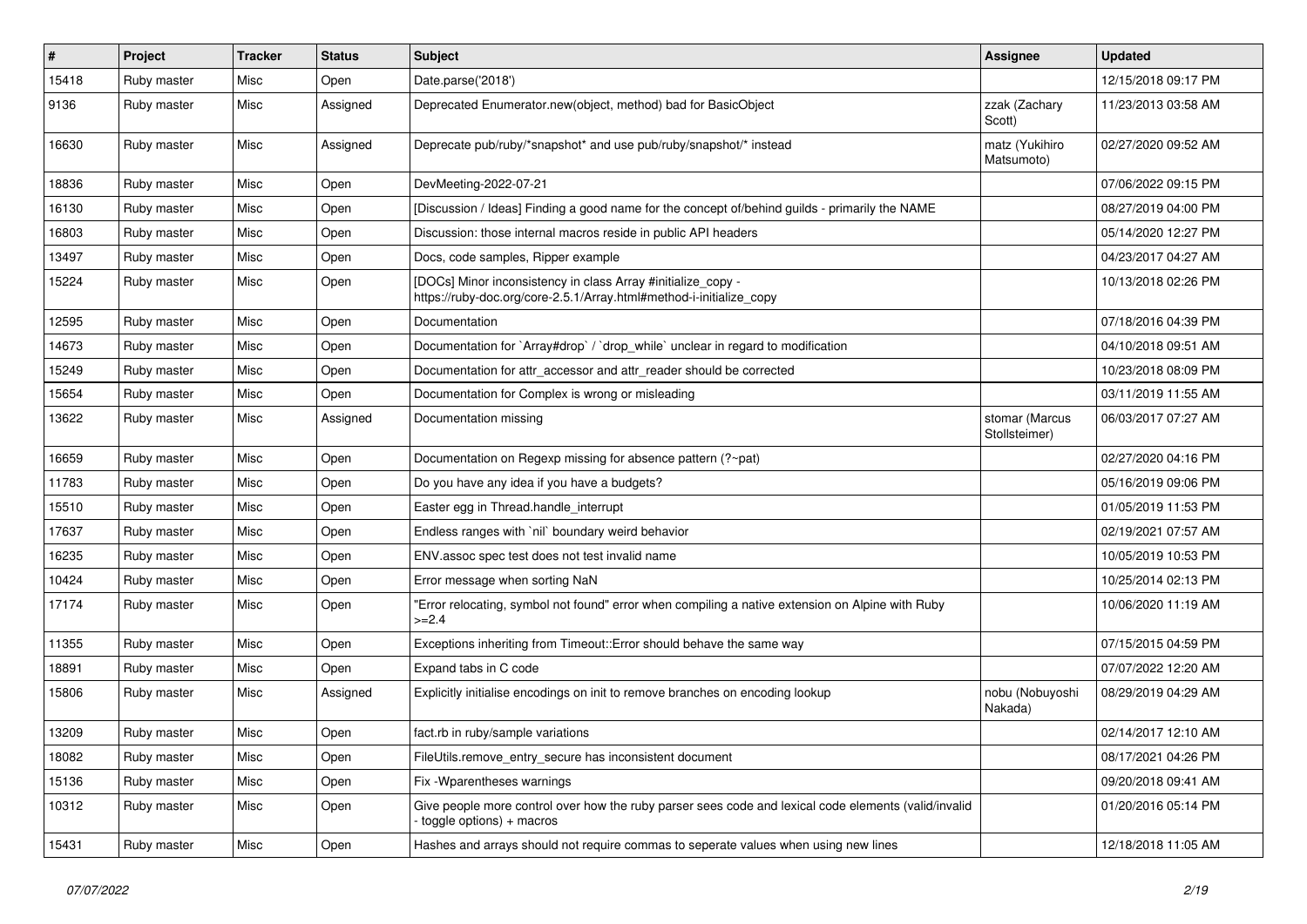| $\pmb{\sharp}$ | <b>Project</b> | <b>Tracker</b> | <b>Status</b> | <b>Subject</b>                                                                                                             | <b>Assignee</b>              | <b>Updated</b>      |
|----------------|----------------|----------------|---------------|----------------------------------------------------------------------------------------------------------------------------|------------------------------|---------------------|
| 16436          | Ruby master    | Misc           | Open          | hash missing #last method, make it not so consistent (it has #first)                                                       |                              | 01/06/2021 09:47 AM |
| 17199          | Ruby master    | Misc           | Open          | id outputed by inspect and to_s output does not allow to find actual object_id and vice-versa                              |                              | 10/20/2020 09:35 PM |
| 15744          | Ruby master    | Misc           | Open          | Improvement needed to documentation of 'Literals'                                                                          |                              | 06/24/2019 02:27 AM |
| 16512          | Ruby master    | Misc           | Assigned      | Improving `www.ruby-lang.org` reference by merging with `rubyreferences.github.io`                                         | zverok (Victor<br>Shepelev)  | 02/01/2022 12:28 PM |
| 12751          | Ruby master    | Misc           | Open          | Incompatibility of Ruby 3                                                                                                  |                              | 09/14/2016 12:48 PM |
| 10513          | Ruby master    | Misc           | Open          | instance eval yields the receiver, but is documented to yield no arguments                                                 | zzak (Zachary<br>Scott)      | 11/14/2014 10:29 PM |
| 18725          | Ruby master    | Misc           | Open          | IO#write and IO#wait writable block for write pipe if read pipe is closed in other thread on OpenBSD                       |                              | 04/13/2022 11:20 PM |
| 16160          | Ruby master    | Misc           | Open          | Lazy init thread local storage                                                                                             |                              | 09/22/2019 01:55 AM |
| 15007          | Ruby master    | Misc           | Open          | Let all Init_xxx and extension APIs frequently called from init code paths be considered cold                              | naruse (Yui<br>NARUSE)       | 12/06/2018 11:05 AM |
| 16124          | Ruby master    | Misc           | Assigned      | Let the transient heap belong to objspace                                                                                  | ko1 (Koichi<br>Sasada)       | 11/18/2019 08:48 AM |
| 14770          | Ruby master    | Misc           | Open          | [META] DevelopersMeeting                                                                                                   |                              | 05/17/2018 12:28 PM |
| 18888          | Ruby master    | Misc           | Open          | Migrate ruby-lang.org mail services to Google Domains and Google Workspace                                                 |                              | 06/30/2022 09:14 PM |
| 16267          | Ruby master    | Misc           | Open          | MinGW CI - add to Actions?                                                                                                 |                              | 10/21/2019 01:10 AM |
| 16114          | Ruby master    | Misc           | Open          | Naming of "beginless range"                                                                                                |                              | 10/08/2019 03:06 PM |
| 13634          | Ruby master    | Misc           | Open          | NilClass is lying about respond_to?(:clone)                                                                                |                              | 06/06/2017 08:27 AM |
| 10791          | Ruby master    | Misc           | Assigned      | [PATCH 1/1] Remove unnecessary passing value from doc for Observable                                                       |                              | 08/10/2018 10:51 AM |
| 10628          | Ruby master    | Misc           | Open          | Peformance of URI module                                                                                                   | naruse (Yui<br>NARUSE)       | 12/26/2014 04:08 PM |
| 17586          | Ruby master    | Misc           | Open          | Please run Windows CI in all std-lib repos                                                                                 |                              | 01/28/2021 02:34 PM |
| 16487          | Ruby master    | Misc           | Open          | Potential for SIMD usage in ruby-core                                                                                      |                              | 01/16/2020 05:25 AM |
| 17565          | Ruby master    | Misc           | Open          | Prefer use of access(2) in rb_file_load_ok() to check for existence of require'd files                                     |                              | 01/21/2021 08:52 PM |
| 18150          | Ruby master    | Misc           | Open          | Proposal: Deprecate leading zero syntax to declare octals, since it's extremely confusing (and Python<br>3 removed it too) |                              | 09/04/2021 03:21 AM |
| 13804          | Ruby master    | Misc           | Open          | Protected methods cannot be overridden                                                                                     |                              | 08/10/2017 09:41 PM |
| 18761          | Ruby master    | Misc           | Open          | provide an example wasm project                                                                                            | katei (Yuta Saito)           | 05/23/2022 11:01 AM |
| 18420          | Ruby master    | Misc           | Open          | Question about how to handle IO.pipe reader and writer when forking                                                        |                              | 12/22/2021 12:04 AM |
| 14692          | Ruby master    | Misc           | Open          | Question: Ruby stdlib's Option Parser                                                                                      | nobu (Nobuyoshi<br>Nakada)   | 04/22/2018 05:53 AM |
| 17053          | Ruby master    | Misc           | Open          | RDoc for Hash Keys                                                                                                         |                              | 07/28/2020 01:21 AM |
| 17376          | Ruby master    | Misc           | Assigned      | Reduce number of GitHub Actions                                                                                            | shyouhei<br>(Shyouhei Urabe) | 12/10/2020 11:50 AM |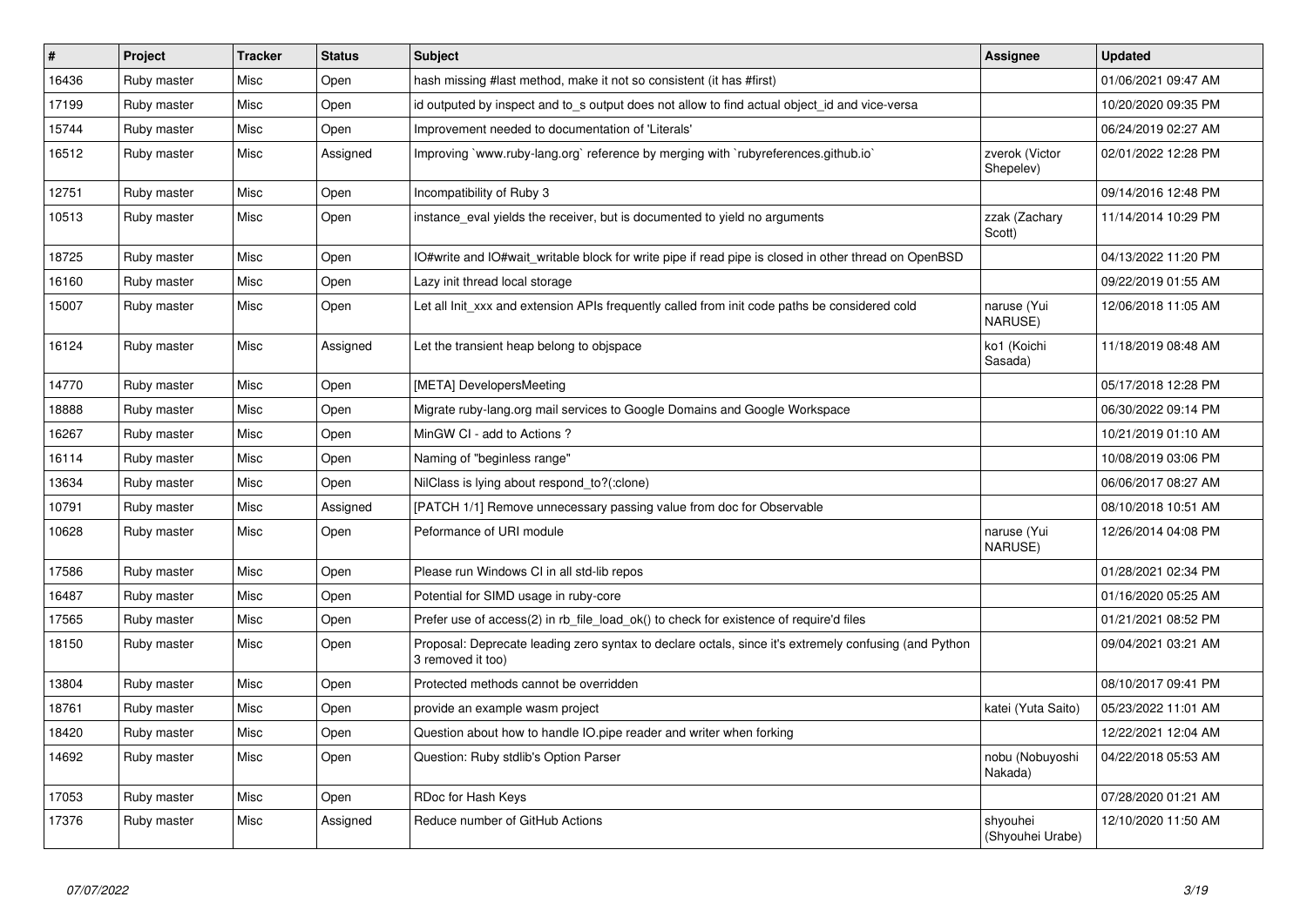| $\vert$ # | Project     | <b>Tracker</b> | <b>Status</b> | <b>Subject</b>                                                                                                                                        | Assignee                      | <b>Updated</b>      |
|-----------|-------------|----------------|---------------|-------------------------------------------------------------------------------------------------------------------------------------------------------|-------------------------------|---------------------|
| 15802     | Ruby master | Misc           | Open          | Reduce the minimum string buffer size from 127 to 63 bytes                                                                                            | ko1 (Koichi<br>Sasada)        | 07/30/2019 04:04 AM |
| 18371     | Ruby master | Misc           | Assigned      | Release branches (release information in general)                                                                                                     | naruse (Yui<br><b>NARUSE)</b> | 03/23/2022 10:32 PM |
| 10541     | Ruby master | Misc           | Open          | Remove shorthand string interpolation syntax                                                                                                          | matz (Yukihiro<br>Matsumoto)  | 10/08/2015 05:44 PM |
| 16747     | Ruby master | Misc           | Assigned      | Repository reorganization request                                                                                                                     | nobu (Nobuyoshi<br>Nakada)    | 05/22/2020 01:30 PM |
| 11295     | Ruby master | Misc           | Open          | Request for comments about error messages                                                                                                             |                               | 10/22/2015 09:12 AM |
| 16895     | Ruby master | Misc           | Open          | Request for cooperation: Try your applications/libraries with master branch and debug options                                                         |                               | 05/15/2020 11:51 PM |
| 13968     | Ruby master | Misc           | Open          | [Ruby 3.x perhaps] - A (minimal?) static variant of ruby                                                                                              |                               | 01/14/2018 03:24 PM |
| 14149     | Ruby master | Misc           | Open          | Ruby Birthday Thread - 25th years anniversary                                                                                                         |                               | 12/02/2017 01:40 AM |
| 16408     | Ruby master | Misc           | Open          | Ruby docs list incorrect method signatures for PTY::getpty/PTY::spawn                                                                                 |                               | 12/12/2019 05:12 PM |
| 16629     | Ruby master | Misc           | Open          | ruby-loco now built & saved on GitHub, both mingw & mswin builds                                                                                      |                               | 02/12/2020 01:53 PM |
| 15402     | Ruby master | Misc           | Open          | Shrinking excess retained memory of container types on promotion to uncollectible                                                                     |                               | 12/11/2018 08:43 PM |
| 18068     | Ruby master | Misc           | Open          | Silence LoadError only if it is for rubygems itself                                                                                                   | hsbt (Hiroshi<br>SHIBATA)     | 08/08/2021 02:21 PM |
| 17815     | Ruby master | Misc           | Open          | Snapcraft Ruby plugin                                                                                                                                 |                               | 04/20/2021 07:59 PM |
| 16025     | Ruby master | Misc           | Assigned      | 'st check for sizeof st index t' declared as array with a negative size (emscripten)                                                                  | nobu (Nobuyoshi<br>Nakada)    | 07/30/2019 11:20 AM |
| 10783     | Ruby master | Misc           | Open          | String#concat has an "appending" behavior                                                                                                             |                               | 08/08/2018 03:08 AM |
| 17591     | Ruby master | Misc           | Open          | Test frameworks and REPLs do not show deprecation warnings by default                                                                                 |                               | 02/17/2021 09:06 AM |
| 17662     | Ruby master | Misc           | Assigned      | The heredoc pattern used in tests does not syntax highlight correctly in many editors                                                                 | nobu (Nobuyoshi<br>Nakada)    | 06/30/2021 12:54 PM |
| 13787     | Ruby master | Misc           | Open          | The path to Ruby 3.x - would it be useful to have a separate thread here at the tracker, for discussions<br>and issues and ideas related to ruby 3.x? |                               | 08/08/2017 08:29 AM |
| 14735     | Ruby master | Misc           | Open          | thread-safe operations in a hash could be documented                                                                                                  |                               | 05/04/2018 01:09 PM |
| 18840     | Ruby master | Misc           | Open          | Top-level #using and other methods docs                                                                                                               |                               | 06/18/2022 07:12 PM |
| 15568     | Ruby master | Misc           | Open          | TracePoint(:raise)#parameters raises RuntimeError                                                                                                     |                               | 01/27/2019 12:02 AM |
| 12911     | Ruby master | Misc           | Assigned      | Translate docs                                                                                                                                        |                               | 11/24/2021 04:52 AM |
| 17154     | Ruby master | Misc           | Open          | Update Pathname Documentation to Clarify Expected Behavior                                                                                            | akr (Akira Tanaka)            | 09/05/2020 01:18 PM |
| 17309     | Ruby master | Misc           | Open          | URI escape being deprecated, yet there is no replacement                                                                                              |                               | 11/11/2020 12:52 AM |
| 17569     | Ruby master | Misc           | Open          | 'uri' lib maintainership                                                                                                                              | akr (Akira Tanaka)            | 01/23/2021 10:42 AM |
| 16507     | Ruby master | Misc           | Open          | =~ vs include? or match?                                                                                                                              |                               | 01/12/2020 11:27 PM |
| 9724      | Ruby master | Misc           | Open          | Warnings in Ruby: allow per-file directives to i.e. suppress warnings                                                                                 |                               | 04/10/2014 06:21 PM |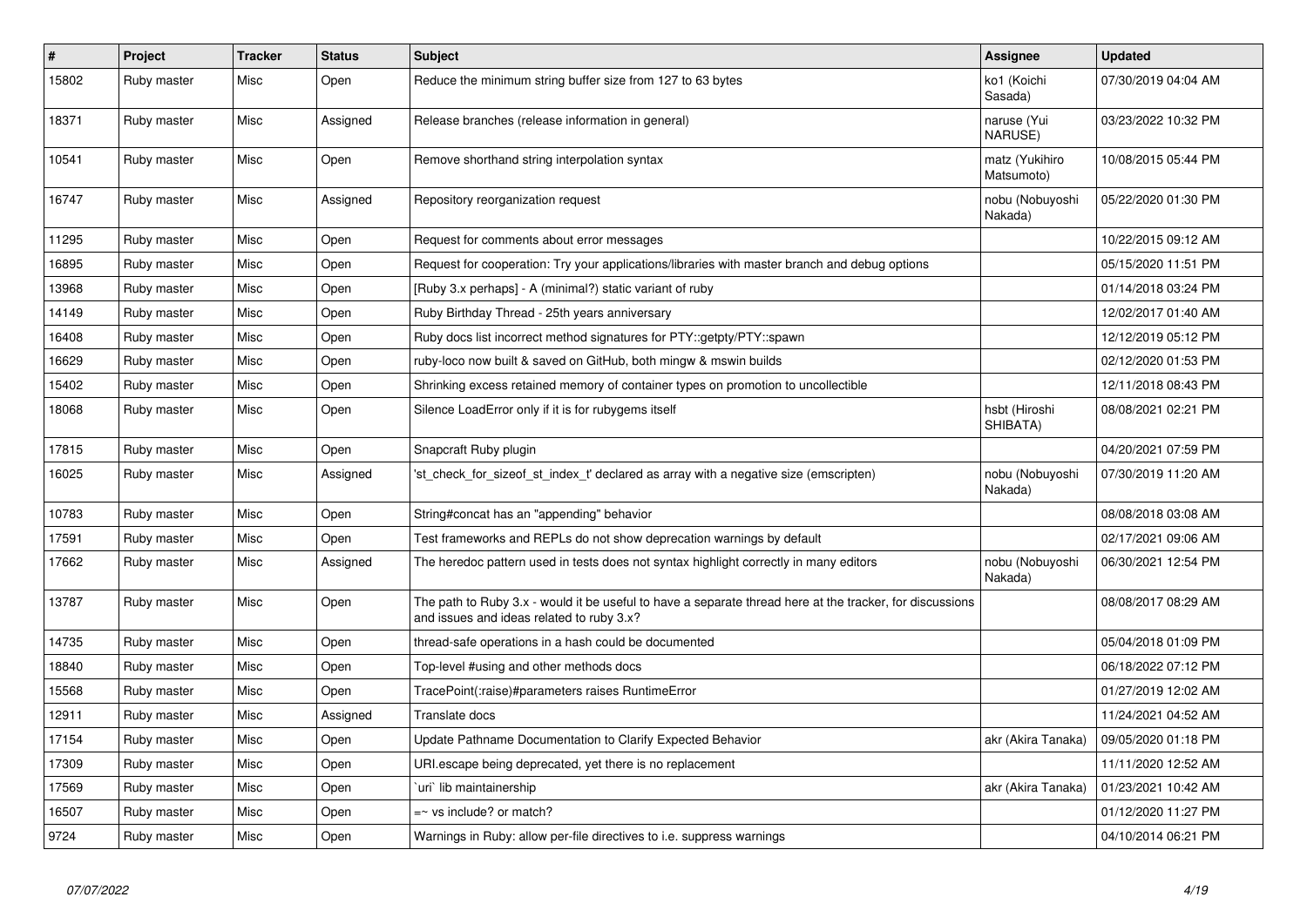| $\vert$ # | Project     | <b>Tracker</b> | <b>Status</b> | <b>Subject</b>                                                                                                                              | Assignee                               | <b>Updated</b>      |
|-----------|-------------|----------------|---------------|---------------------------------------------------------------------------------------------------------------------------------------------|----------------------------------------|---------------------|
| 16188     | Ruby master | Misc           | Open          | What are the performance implications of the new keyword arguments in 2.7 and 3.0?                                                          | jeremyevans0<br>(Jeremy Evans)         | 11/27/2019 04:45 PM |
| 14190     | Ruby master | Misc           | Open          | What are the semantics of \$SAFE?                                                                                                           |                                        | 12/15/2017 10:28 PM |
| 16157     | Ruby master | Misc           | Open          | What is the correct and *portable* way to do generic delegation?                                                                            |                                        | 10/15/2019 04:28 PM |
| 18352     | Ruby master | Misc           | Open          | What is the Hash#grep expected?                                                                                                             |                                        | 11/28/2021 10:39 PM |
| 16396     | Ruby master | Misc           | Open          | What is the reason for this behaviour of Find.find?                                                                                         |                                        | 12/09/2019 02:51 PM |
| 18587     | Ruby master | Misc           | Open          | What was the reason behind Ruby choosing SipHash for Hash?                                                                                  |                                        | 02/17/2022 12:02 AM |
| 14825     | Ruby master | Misc           | Open          | When redefining 'attr xx' methods the visibility becomes 'public'                                                                           |                                        | 06/05/2018 05:57 AM |
| 16464     | Ruby master | Misc           | Open          | Which core objects should support deconstruct/deconstruct_keys?                                                                             |                                        | 12/30/2019 07:54 AM |
| 10983     | Ruby master | Misc           | Open          | Why blocks make Ruby methods 439% slower?                                                                                                   |                                        | 11/10/2015 06:21 AM |
| 14037     | Ruby master | Misc           | Open          | Writing doxygen document comments to static functions                                                                                       |                                        | 10/21/2017 07:48 AM |
| 15166     | Ruby master | Feature        | Assigned      | 2.5 times faster implementation than current gcd implmentation                                                                              | watson1978<br>(Shizuo Fujita)          | 04/26/2019 09:12 PM |
| 18332     | Ruby master | Feature        | Open          | a ? b                                                                                                                                       |                                        | 12/29/2021 04:38 AM |
| 12272     | Ruby master | Feature        | Open          | Accepting HTML entity name in string literal                                                                                                |                                        | 04/13/2016 05:16 AM |
| 12247     | Ruby master | Feature        | Open          | accept multiple arguments at Array#delete                                                                                                   |                                        | 04/04/2016 10:16 PM |
| 9347      | Ruby master | Feature        | Open          | Accept non callable argument to detect                                                                                                      | marcandre<br>(Marc-Andre<br>Lafortune) | 01/05/2018 09:00 PM |
| 16381     | Ruby master | Feature        | Open          | Accept resolv_timeout in Net::HTTP                                                                                                          |                                        | 11/29/2019 04:38 PM |
| 9992      | Ruby master | Feature        | Open          | Access Modifiers (Internal Interfaces)                                                                                                      |                                        | 12/18/2017 03:04 PM |
| 12867     | Ruby master | Feature        | Open          | Add ability to check validity of a URL                                                                                                      |                                        | 12/23/2021 11:43 PM |
| 18812     | Ruby master | Feature        | Open          | Add ability to trace exit locations for YJIT                                                                                                |                                        | 06/01/2022 02:42 PM |
| 17834     | Ruby master | Feature        | Open          | Add a Bytes and BytesArray class that implement memoryview                                                                                  |                                        | 05/06/2021 02:22 PM |
| 18168     | Ruby master | Feature        | Open          | Add ActiveSupport deep_transform_values to Ruby                                                                                             |                                        | 09/15/2021 05:29 AM |
| 8042      | Ruby master | Feature        | Assigned      | Add Addrinfo#socket to create a socket that is not connected or bound                                                                       | matz (Yukihiro<br>Matsumoto)           | 12/25/2017 06:15 PM |
| 17155     | Ruby master | Feature        | Open          | Add a Diggable mixin                                                                                                                        |                                        | 09/05/2020 02:08 PM |
| 14758     | Ruby master | Feature        | Open          | Add a first-class support for isolated bounded packages / modules / contexts                                                                |                                        | 05/18/2018 09:13 AM |
| 17942     | Ruby master | Feature        | Open          | Add a `initialize(public @a, private @b)` shortcut syntax for defining public/private accessors for<br>instance vars as part of constructor |                                        | 12/13/2021 12:43 AM |
| 9185      | Ruby master | Feature        | Open          | Add alias_class_method or class_alias functionality                                                                                         |                                        | 01/05/2018 09:00 PM |
| 15541     | Ruby master | Feature        | Open          | Add alias symbolize_keys for symbolize_names kwarg for JSON.parse                                                                           |                                        | 01/15/2020 07:00 PM |
| 11181     | Ruby master | Feature        | Open          | Add a line directive to Ruby                                                                                                                | matz (Yukihiro<br>Matsumoto)           | 01/26/2016 02:04 AM |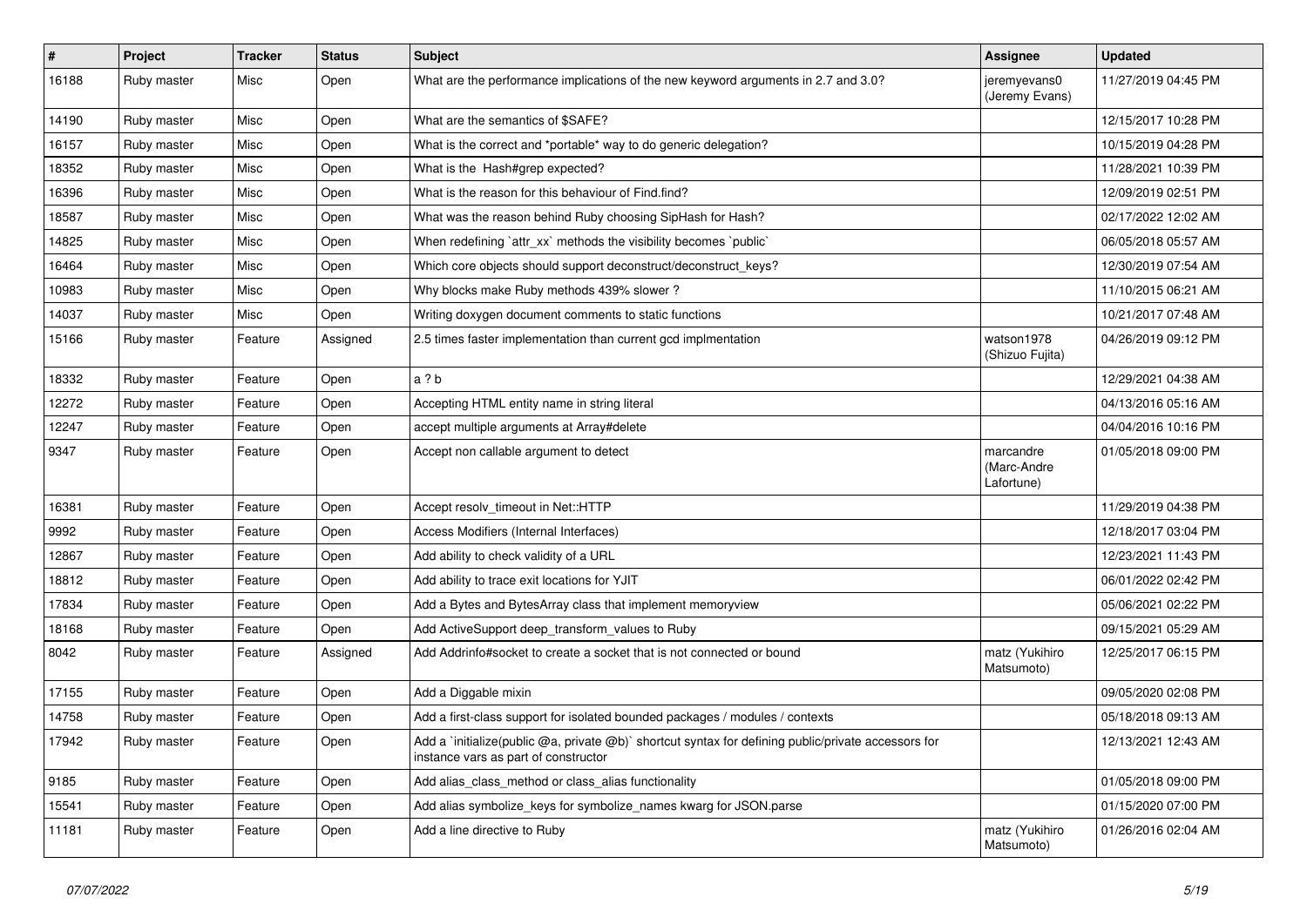| #     | Project     | <b>Tracker</b> | <b>Status</b> | <b>Subject</b>                                                                         | <b>Assignee</b>              | <b>Updated</b>      |
|-------|-------------|----------------|---------------|----------------------------------------------------------------------------------------|------------------------------|---------------------|
| 7704  | Ruby master | Feature        | Open          | Add a list of enabled (experimental) language features.                                | matz (Yukihiro<br>Matsumoto) | 12/25/2017 06:15 PM |
| 15446 | Ruby master | Feature        | Open          | Add a method `String#each_match` to the Ruby core                                      |                              | 02/06/2019 08:00 AM |
| 13395 | Ruby master | Feature        | Open          | Add a method to check for not nil                                                      |                              | 09/30/2017 12:53 PM |
| 6682  | Ruby master | Feature        | Assigned      | Add a method to return an instance attached by a singleton class                       | shyouhei<br>(Shyouhei Urabe) | 12/25/2017 06:15 PM |
| 16761 | Ruby master | Feature        | Open          | Add an API to move the entire heap, as to make testing GC.compact compatibility easier |                              | 05/07/2020 04:03 PM |
| 16665 | Ruby master | Feature        | Open          | Add an Array#except_index method                                                       |                              | 03/15/2020 03:37 PM |
| 18762 | Ruby master | Feature        | Open          | Add an Array#undigits that compliments Integer#digits                                  |                              | 05/03/2022 08:08 PM |
| 18897 | Ruby master | Feature        | Open          | Add a new instruction for sending messages to ephemeral stack arrays                   |                              | 07/05/2022 10:11 PM |
| 13820 | Ruby master | Feature        | Open          | Add a nil coalescing operator                                                          |                              | 03/16/2021 03:34 PM |
| 6973  | Ruby master | Feature        | Assigned      | Add an #integral? method to Numeric to test for whole-number values                    | mrkn (Kenta<br>Murata)       | 12/25/2017 06:15 PM |
| 16946 | Ruby master | Feature        | Open          | Add an `intersperse` method                                                            |                              | 06/11/2020 01:47 AM |
| 18275 | Ruby master | Feature        | Open          | Add an option to define_method to not capture the surrounding environment              | ko1 (Koichi<br>Sasada)       | 12/03/2021 02:34 PM |
| 6309  | Ruby master | Feature        | Assigned      | Add a reference queue for weak references                                              | matz (Yukihiro<br>Matsumoto) | 08/23/2020 09:07 PM |
| 16913 | Ruby master | Feature        | Open          | Add `ARGF#each_io`                                                                     |                              | 05/25/2020 11:33 PM |
| 8626  | Ruby master | Feature        | Open          | Add a Set coercion method to the standard lib: Set(possible set)                       |                              | 12/23/2021 11:43 PM |
| 16012 | Ruby master | Feature        | Assigned      | Add a (small) test-install suite?                                                      | hsbt (Hiroshi<br>SHIBATA)    | 07/30/2019 08:13 AM |
| 18004 | Ruby master | Feature        | Open          | Add Async to the stdlib                                                                |                              | 07/05/2022 05:09 PM |
| 16244 | Ruby master | Feature        | Open          | Add a Time#before? and Time#after? method                                              |                              | 12/15/2019 12:59 AM |
| 18228 | Ruby master | Feature        | Open          | Add a 'timeout' option to 'IO.copy_stream'                                             |                              | 10/01/2021 05:10 AM |
| 18594 | Ruby master | Feature        | Open          | Add a #to_h method on URI::Generic                                                     |                              | 03/31/2022 01:18 PM |
| 12455 | Ruby master | Feature        | Open          | Add a way for class String to determine whether it has only numbers / digits or not    |                              | 07/20/2016 03:13 AM |
| 16018 | Ruby master | Feature        | Open          | Add a way to deprecate methods                                                         |                              | 09/02/2019 06:24 AM |
| 15222 | Ruby master | Feature        | Open          | Add a way to distinguish between Struct classes with and without keyword initializer   |                              | 10/11/2018 01:16 PM |
| 12244 | Ruby master | Feature        | Open          | Add a way to `integer - integer % num`                                                 | matz (Yukihiro<br>Matsumoto) | 05/17/2016 06:05 AM |
| 16150 | Ruby master | Feature        | Open          | Add a way to request a frozen string from to_s                                         |                              | 06/03/2022 04:42 PM |
| 11148 | Ruby master | Feature        | Open          | Add a way to require files, but not raise an exception when the file isn't found       |                              | 05/13/2015 05:57 PM |
| 18593 | Ruby master | Feature        | Open          | Add back URI.escape                                                                    |                              | 02/18/2022 07:45 PM |
| 12802 | Ruby master | Feature        | Open          | Add BLAKE2 support to Digest                                                           |                              | 09/02/2019 05:58 AM |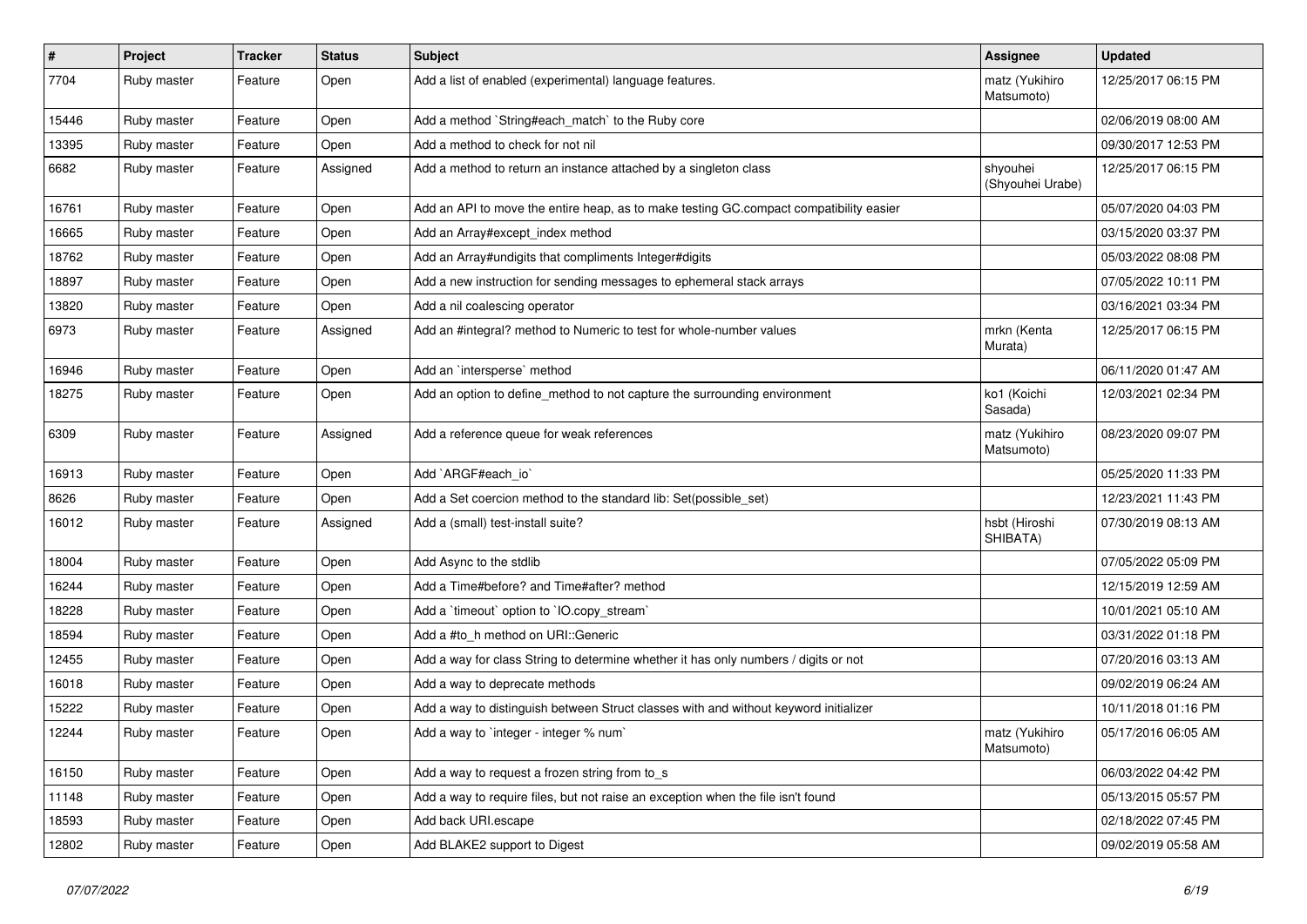| #     | Project     | <b>Tracker</b> | <b>Status</b> | <b>Subject</b>                                                                             | <b>Assignee</b>                      | <b>Updated</b>      |
|-------|-------------|----------------|---------------|--------------------------------------------------------------------------------------------|--------------------------------------|---------------------|
| 14066 | Ruby master | Feature        | Assigned      | Add CAA DNS RR on Resolv                                                                   | akr (Akira Tanaka)                   | 11/10/2017 06:50 AM |
| 16282 | Ruby master | Feature        | Open          | Add "call data" wrapper IMEMO object so inline cache can be updated                        |                                      | 10/29/2019 12:13 AM |
| 11373 | Ruby master | Feature        | Open          | Add command line option to query valid values for --dump                                   |                                      | 07/27/2021 11:09 AM |
| 13263 | Ruby master | Feature        | Open          | Add companion integer nth-root method to recent Integer#isqrt                              |                                      | 04/05/2017 12:49 AM |
| 15393 | Ruby master | Feature        | Open          | Add compilation flags to freeze Array and Hash literals                                    |                                      | 01/15/2019 12:15 AM |
| 17496 | Ruby master | Feature        | Open          | Add constant Math::TAU                                                                     |                                      | 01/13/2021 05:47 AM |
| 18146 | Ruby master | Feature        | Open          | Add 'delete_prefix' and 'delete_suffix' to 'Pathname'                                      |                                      | 09/03/2021 04:59 AM |
| 14618 | Ruby master | Feature        | Open          | Add display width method to String for CLI                                                 |                                      | 03/21/2018 04:00 AM |
| 16937 | Ruby master | Feature        | Assigned      | Add DNS over HTTP to Resolv                                                                | akr (Akira Tanaka)                   | 12/10/2020 09:15 AM |
| 15590 | Ruby master | Feature        | Open          | Add dups to Array to find duplicates                                                       |                                      | 02/08/2019 10:00 AM |
| 11577 | Ruby master | Feature        | Open          | Add encodeURIComponent compatible API for URI                                              |                                      | 10/09/2015 01:40 PM |
| 14077 | Ruby master | Feature        | Open          | Add Encoding::FILESYSTEM and Encoding::LOCALE constants                                    |                                      | 11/03/2017 09:31 PM |
| 5970  | Ruby master | Feature        | Assigned      | Add Enumerable#join with same semantics as Array#join                                      | matz (Yukihiro<br>Matsumoto)         | 12/25/2017 06:15 PM |
| 14399 | Ruby master | Feature        | Open          | Add Enumerable#product                                                                     |                                      | 08/11/2019 09:34 PM |
| 14593 | Ruby master | Feature        | Open          | Add `Enumerator#concat`                                                                    |                                      | 03/08/2018 09:15 PM |
| 16833 | Ruby master | Feature        | Open          | Add Enumerator#empty?                                                                      |                                      | 05/06/2020 07:55 PM |
| 18438 | Ruby master | Feature        | Open          | Add `Exception#additional_message` to show additional error information                    |                                      | 02/07/2022 02:55 AM |
| 8960  | Ruby master | Feature        | Assigned      | Add Exception#backtrace locations                                                          | ko1 (Koichi<br>Sasada)               | 11/25/2016 02:15 PM |
| 18564 | Ruby master | Feature        | Open          | Add Exception#detailed_message                                                             | mame (Yusuke<br>Endoh)               | 02/01/2022 08:06 PM |
| 13696 | Ruby master | Feature        | Open          | Add exchange and noreplace options to File.rename                                          | Glass_saga<br>(Masaki<br>Matsushita) | 12/01/2017 04:34 PM |
| 14092 | Ruby master | Feature        | Open          | Add extension key argument to Tempfile                                                     |                                      | 11/08/2017 06:47 PM |
| 13893 | Ruby master | Feature        | Open          | Add Fiber#[] and Fiber#[]= and restore Thread#[] and Thread#[]= to their original behavior |                                      | 08/14/2020 01:48 AM |
| 11583 | Ruby master | Feature        | Open          | Add File#unlink                                                                            |                                      | 10/12/2015 05:40 AM |
| 17165 | Ruby master | Feature        | Open          | Add `filter` and `flatten` keywords to `Enumerable#map`                                    |                                      | 09/13/2020 09:41 AM |
| 16929 | Ruby master | Feature        | Open          | Add GC.start(compact: true)                                                                |                                      | 06/01/2020 03:42 PM |
| 13924 | Ruby master | Feature        | Open          | Add headings/hints to RubyVM::InstructionSequence#disasm                                   |                                      | 09/20/2017 01:40 PM |
| 9556  | Ruby master | Feature        | Open          | Add HTTP#get block functionality to HTTP.get                                               |                                      | 02/23/2014 05:53 AM |
| 10481 | Ruby master | Feature        | Assigned      | Add "if" and "unless" clauses to rescue statements                                         | matz (Yukihiro<br>Matsumoto)         | 01/18/2015 02:46 PM |
| 7362  | Ruby master | Feature        | Assigned      | Adding Pathname#start with?                                                                | akr (Akira Tanaka)                   | 12/25/2017 06:15 PM |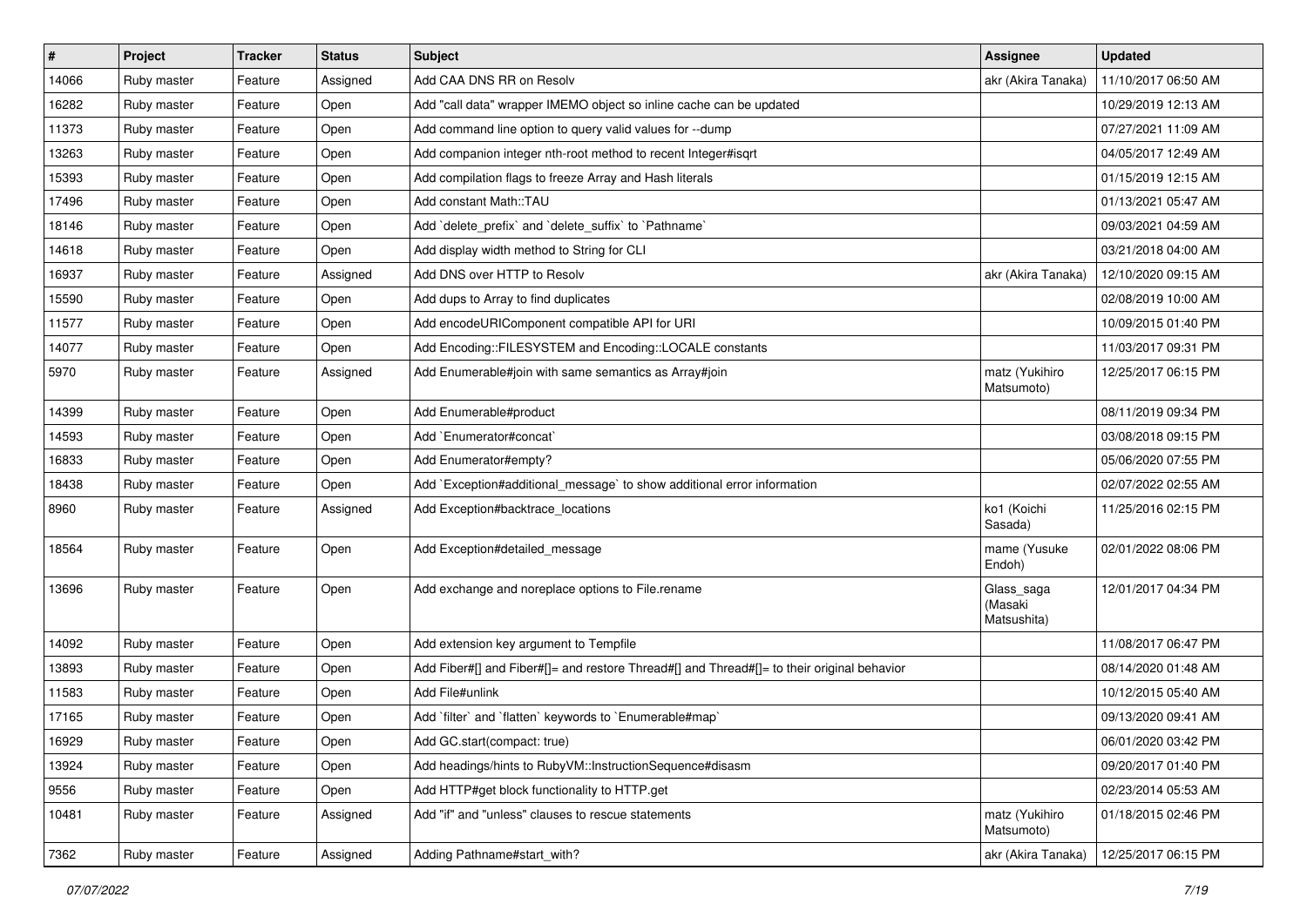| $\pmb{\#}$ | Project     | <b>Tracker</b> | <b>Status</b> | <b>Subject</b>                                                                                                                         | Assignee                     | <b>Updated</b>      |
|------------|-------------|----------------|---------------|----------------------------------------------------------------------------------------------------------------------------------------|------------------------------|---------------------|
| 14476      | Ruby master | Feature        | Assigned      | Adding same_all? for checking whether all items in an Array are same                                                                   | mrkn (Kenta<br>Murata)       | 08/28/2020 01:10 PM |
| 14404      | Ruby master | Feature        | Open          | Adding writev support to IO#write_nonblock                                                                                             |                              | 01/29/2018 12:29 AM |
| 10489      | Ruby master | Feature        | Open          | Add inherit method for clearer and multiple inheritance                                                                                | matz (Yukihiro<br>Matsumoto) | 12/10/2020 08:53 AM |
| 18835      | Ruby master | Feature        | Open          | Add InstructionSequence#type method                                                                                                    |                              | 06/16/2022 10:30 PM |
| 17830      | Ruby master | Feature        | Open          | Add Integer#previous and Integer#prev                                                                                                  | matz (Yukihiro<br>Matsumoto) | 04/27/2021 11:35 PM |
| 16245      | Ruby master | Feature        | Open          | Add interfaces to count and measure size all IMEMO objects                                                                             |                              | 10/17/2019 09:16 PM |
| 16757      | Ruby master | Feature        | Open          | Add intersection to Range                                                                                                              |                              | 01/22/2022 07:26 AM |
| 17833      | Ruby master | Feature        | Open          | add IO.readinto(b) where b is a bytes like object that is you can get a memoryview from                                                |                              | 06/30/2021 02:36 PM |
| 17326      | Ruby master | Feature        | Open          | Add Kernel#must! to the standard library                                                                                               |                              | 06/22/2022 04:10 PM |
| 11597      | Ruby master | Feature        | Open          | Add Linux-specific setfsuid(2)/setfsgid(2)                                                                                             |                              | 10/15/2015 10:08 PM |
| 16231      | Ruby master | Feature        | Open          | Add #location to Net::HTTPResponse                                                                                                     |                              | 10/06/2019 11:14 PM |
| 14122      | Ruby master | Feature        | Open          | Add LogicError                                                                                                                         |                              | 06/17/2019 11:47 PM |
| 18179      | Ruby master | Feature        | Open          | Add Math methods to Numeric                                                                                                            |                              | 03/24/2022 02:54 PM |
| 16899      | Ruby master | Feature        | Open          | Add method `Array#both end`                                                                                                            |                              | 05/18/2020 01:44 AM |
| 7876       | Ruby master | Feature        | Open          | Add method for accessing Class from within Singleton Class                                                                             | matz (Yukihiro<br>Matsumoto) | 12/25/2017 06:15 PM |
| 4818       | Ruby master | Feature        | Assigned      | Add method marshalable?                                                                                                                | matz (Yukihiro<br>Matsumoto) | 12/25/2017 06:15 PM |
| 8994       | Ruby master | Feature        | Open          | add methods for Float to get if an NaN is quiet or not, also add class methods for Float to "generate"<br>an quiet NaN and an loud NaN |                              | 10/21/2019 10:38 PM |
| 15571      | Ruby master | Feature        | Open          | Add methods: iroot, root, and roots                                                                                                    |                              | 01/30/2019 06:17 PM |
| 14771      | Ruby master | Feature        | Open          | Add method to create DNS resource from data string                                                                                     |                              | 05/17/2018 10:43 PM |
| 9779       | Ruby master | Feature        | Open          | Add Module#descendents                                                                                                                 |                              | 01/05/2018 09:00 PM |
| 17753      | Ruby master | Feature        | Open          | Add Module#namespace                                                                                                                   |                              | 07/04/2022 01:42 AM |
| 8275       | Ruby master | Feature        | Open          | Add Module#public const get                                                                                                            |                              | 12/23/2021 11:43 PM |
| 18418      | Ruby master | Feature        | Open          | Add Net::HTTP#security_level=                                                                                                          |                              | 12/19/2021 11:58 AM |
| 18675      | Ruby master | Feature        | Open          | Add new exception class for resolv timeouts                                                                                            |                              | 04/01/2022 11:22 PM |
| 17406      | Ruby master | Feature        | Open          | Add `NoMatchingPatternError#depth`                                                                                                     |                              | 12/19/2020 03:18 PM |
| 18809      | Ruby master | Feature        | Open          | Add Numeric#ceildiv                                                                                                                    |                              | 06/21/2022 06:21 PM |
| 9585       | Ruby master | Feature        | Open          | Add Object#in? to make ruby easier to read                                                                                             |                              | 03/15/2014 04:49 PM |
| 8751       | Ruby master | Feature        | Open          | Add offsets to method#source_location                                                                                                  |                              | 12/23/2021 11:43 PM |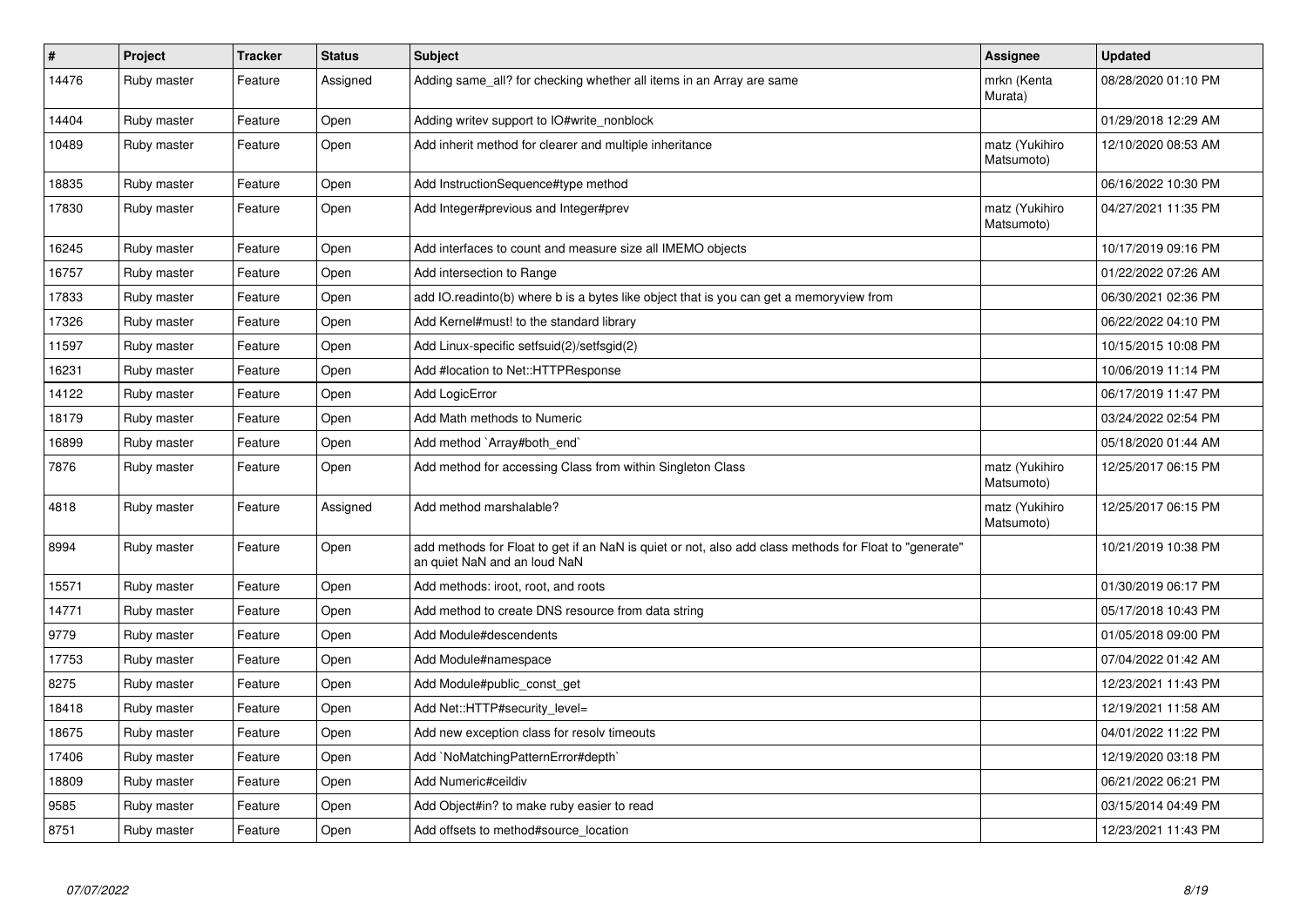| $\vert$ # | Project     | <b>Tracker</b> | <b>Status</b> | <b>Subject</b>                                          | Assignee                               | <b>Updated</b>      |
|-----------|-------------|----------------|---------------|---------------------------------------------------------|----------------------------------------|---------------------|
| 8576      | Ruby master | Feature        | Assigned      | Add optimized method type for constant value methods    | ko1 (Koichi<br>Sasada)                 | 12/25/2017 06:15 PM |
| 6842      | Ruby master | Feature        | Assigned      | Add Optional Arguments to String#strip                  | matz (Yukihiro<br>Matsumoto)           | 08/24/2016 05:50 AM |
| 7654      | Ruby master | Feature        | Open          | Add optional code block to IO::readlines                | matz (Yukihiro<br>Matsumoto)           | 12/25/2017 06:15 PM |
| 15815     | Ruby master | Feature        | Open          | Add option to raise NoMethodError for OpenStruct        | marcandre<br>(Marc-Andre<br>Lafortune) | 09/28/2020 02:11 AM |
| 5461      | Ruby master | Feature        | Assigned      | Add pipelining to Net::HTTP                             | naruse (Yui<br>NARUSE)                 | 12/25/2017 06:15 PM |
| 13765     | Ruby master | Feature        | Open          | Add Proc#bind                                           |                                        | 07/26/2017 01:31 PM |
| 18774     | Ruby master | Feature        | Open          | Add Queue#pop(timeout:)                                 |                                        | 05/20/2022 12:27 AM |
| 13933     | Ruby master | Feature        | Open          | Add Range#empty?                                        |                                        | 10/25/2017 09:19 AM |
| 11917     | Ruby master | Feature        | Open          | Add Range#length as an alias for size                   |                                        | 01/30/2016 07:01 AM |
| 14777     | Ruby master | Feature        | Open          | Add Range#offset?                                       |                                        | 05/19/2018 03:50 PM |
| 18515     | Ruby master | Feature        | Open          | Add Range#reverse_each implementation for performance   |                                        | 01/31/2022 02:23 AM |
| 7883      | Ruby master | Feature        | Open          | Add Regex#to_proc                                       | matz (Yukihiro<br>Matsumoto)           | 12/25/2017 06:15 PM |
| 15217     | Ruby master | Feature        | Open          | Add Resolv.current_resolver                             |                                        | 10/08/2018 11:18 PM |
| 11312     | Ruby master | Feature        | Open          | Add Resolv::DNS::Resource::IN::SPF                      | akr (Akira Tanaka)                     | 07/01/2015 03:26 AM |
| 17134     | Ruby master | Feature        | Open          | Add resolv timeout to TCPSocket                         |                                        | 12/10/2020 09:09 AM |
| 13639     | Ruby master | Feature        | Open          | Add "RTMIN" and "RTMAX" to Signal.list                  |                                        | 08/31/2017 09:06 AM |
| 14833     | Ruby master | Feature        | Open          | Add RubyVM::AST::Node#pretty_print                      |                                        | 06/07/2018 02:56 PM |
| 17375     | Ruby master | Feature        | Open          | Add scheduler callbacks for transferring fibers         |                                        | 12/07/2020 11:31 PM |
| 17208     | Ruby master | Feature        | Open          | Add `Set#compact` and `Set#compact!` methods            |                                        | 11/05/2020 10:44 AM |
| 17325     | Ruby master | Feature        | Open          | Adds Fiber#cancel, which forces a Fiber to break/return |                                        | 11/19/2020 12:34 AM |
| 14114     | Ruby master | Feature        | Open          | Add #step for Array, Enumerable, Enumerator             |                                        | 06/24/2019 05:00 PM |
| 14033     | Ruby master | Feature        | Open          | Add String#append                                       |                                        | 08/08/2018 03:01 AM |
| 14919     | Ruby master | Feature        | Open          | Add String#byteinsert                                   |                                        | 07/18/2018 01:29 PM |
| 13626     | Ruby master | Feature        | Open          | Add String#byteslice!                                   |                                        | 07/03/2018 11:07 PM |
| 9043      | Ruby master | Feature        | Open          | Add String#f method as shortcut for #freeze             | matz (Yukihiro<br>Matsumoto)           | 01/05/2018 09:00 PM |
| 10574     | Ruby master | Feature        | Open          | Add String#Ichomp and String.Ichomp!                    | matz (Yukihiro<br>Matsumoto)           | 12/15/2014 04:34 PM |
| 10869     | Ruby master | Feature        | Open          | Add support for option to pre-compile Ruby files        |                                        | 02/23/2015 11:08 AM |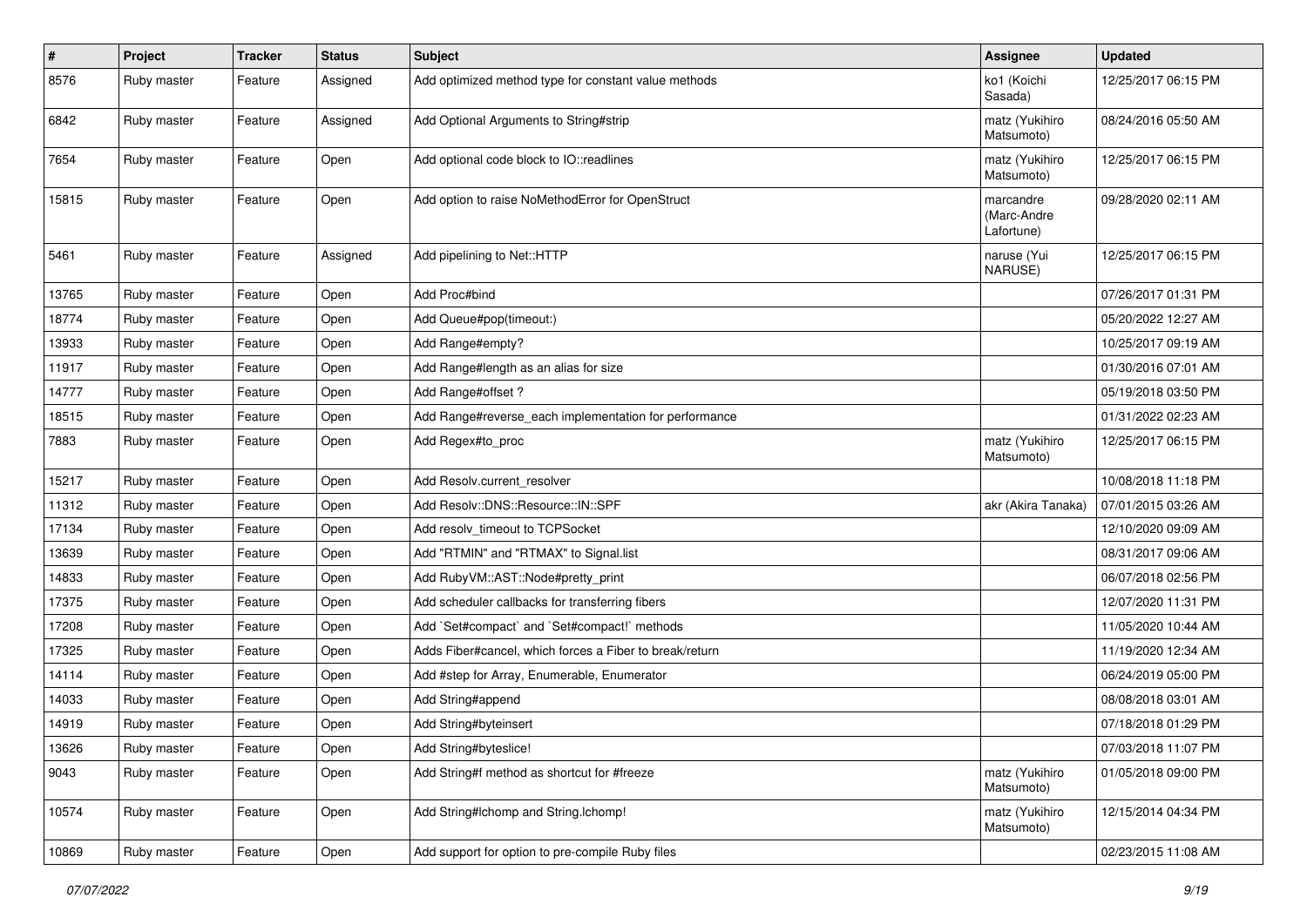| #     | Project     | Tracker | <b>Status</b> | <b>Subject</b>                                                                                    | Assignee                     | <b>Updated</b>      |
|-------|-------------|---------|---------------|---------------------------------------------------------------------------------------------------|------------------------------|---------------------|
| 15560 | Ruby master | Feature | Open          | Add support for read/write offsets.                                                               |                              | 01/26/2019 11:03 AM |
| 12115 | Ruby master | Feature | Open          | Add Symbol#call to allow to_proc shorthand with arguments                                         |                              | 11/16/2018 09:49 AM |
| 5478  | Ruby master | Feature | Open          | Add syntax to import Set into core                                                                |                              | 09/02/2020 12:24 PM |
| 5945  | Ruby master | Feature | Assigned      | Add the ability to mark a at_exit as process-local.                                               | matz (Yukihiro<br>Matsumoto) | 10/10/2018 08:29 AM |
| 16425 | Ruby master | Feature | Open          | Add Thread#dig                                                                                    |                              | 12/17/2019 12:15 AM |
| 8640  | Ruby master | Feature | Open          | Add Time#elapsed to return nanoseconds since creation                                             |                              | 12/23/2021 11:43 PM |
| 10829 | Ruby master | Feature | Open          | Add to_proc method to the Array class                                                             |                              | 12/23/2021 11:43 PM |
| 16137 | Ruby master | Feature | Open          | Add $==$ to UnboundMethod                                                                         |                              | 09/07/2019 11:05 AM |
| 8967  | Ruby master | Feature | Open          | add uninclude and unextend method                                                                 |                              | 09/30/2013 02:18 PM |
| 9887  | Ruby master | Feature | Open          | Add uninclude please                                                                              |                              | 05/31/2014 01:33 PM |
| 9929  | Ruby master | Feature | Open          | add with_default method to Hash                                                                   |                              | 06/11/2014 12:08 AM |
| 15456 | Ruby master | Feature | Open          | Adopt some kind of consistent versioning mechanism                                                |                              | 02/07/2019 06:26 PM |
| 11660 | Ruby master | Feature | Open          | a falsy value (similar to js undefined) that facilitates forwarding of default arguments          |                              | 11/05/2019 07:33 PM |
| 15036 | Ruby master | Feature | Open          | after upgrade when run apt upgrade metasploit                                                     |                              | 12/23/2021 11:43 PM |
| 15804 | Ruby master | Feature | Open          | A generic method to resolve the indexing on a sequence                                            |                              | 04/28/2019 12:54 PM |
| 7614  | Ruby master | Feature | Open          | alias_accessor                                                                                    | matz (Yukihiro<br>Matsumoto) | 12/25/2017 06:15 PM |
| 8016  | Ruby master | Feature | Assigned      | Alias __FILE__ and __LINE__ as methods                                                            | matz (Yukihiro<br>Matsumoto) | 12/25/2017 06:15 PM |
| 16781 | Ruby master | Feature | Open          | alias :fold :reduce                                                                               |                              | 05/16/2020 08:28 AM |
| 12145 | Ruby master | Feature | Open          | Aliashood between 'size' and 'length' is not consistent                                           |                              | 06/27/2019 10:02 PM |
| 17773 | Ruby master | Feature | Open          | Alias `Numeric#zero?` and `Float#zero?` as `Numeric#empty?` and `Float#empty?`                    |                              | 04/02/2021 03:39 PM |
| 9784  | Ruby master | Feature | Open          | Alias URI#merge to URI#join                                                                       |                              | 04/29/2014 05:42 AM |
| 17356 | Ruby master | Feature | Open          | Alignment of memory allocated through Fiddle struct's malloc                                      |                              | 12/02/2020 11:06 AM |
| 18559 | Ruby master | Feature | Open          | Allocation tracing: Objects created by the parser are attributed to Kernel.require                |                              | 06/28/2022 12:21 PM |
| 17279 | Ruby master | Feature | Open          | Allow a negative step in Range#step with a block                                                  | matz (Yukihiro<br>Matsumoto) | 10/22/2020 02:23 AM |
| 13890 | Ruby master | Feature | Open          | Allow a regexp as an argument to 'count', to count more interesting things than single characters |                              | 12/30/2017 04:37 AM |
| 5582  | Ruby master | Feature | Assigned      | Allow clone of singleton methods on a BasicObject                                                 | matz (Yukihiro<br>Matsumoto) | 12/25/2017 06:15 PM |
| 14463 | Ruby master | Feature | Open          | Allow comments to precede dots in member expressions                                              |                              | 12/23/2021 11:43 PM |
| 12968 | Ruby master | Feature | Open          | Allow default value via block for Integer(), Float() and Rational()                               |                              | 06/28/2017 05:53 PM |
| 6452  | Ruby master | Feature | Assigned      | Allow extend to override class methods                                                            | matz (Yukihiro<br>Matsumoto) | 12/10/2020 08:53 AM |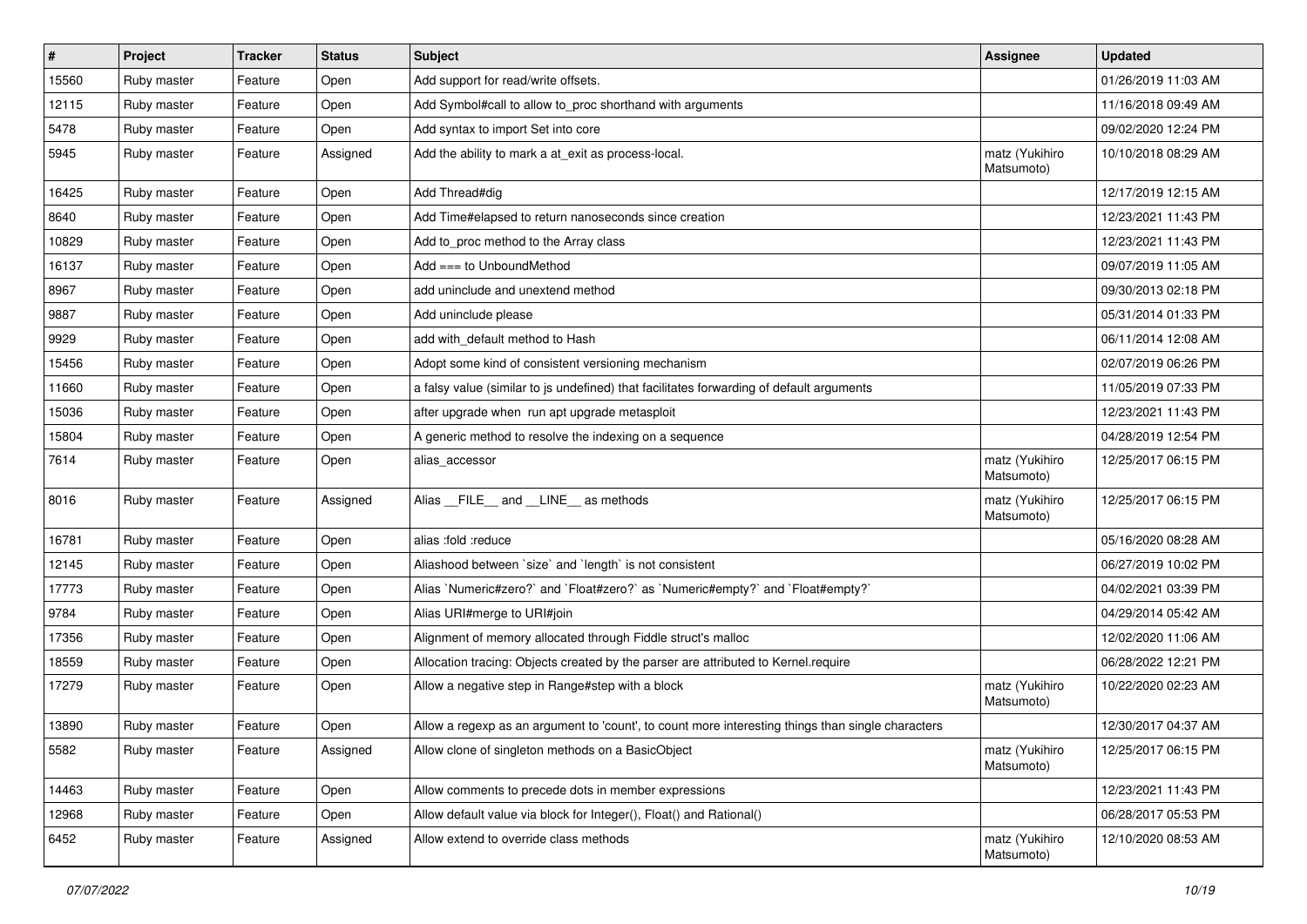| #     | Project     | <b>Tracker</b> | <b>Status</b> | <b>Subject</b>                                                                                                          | Assignee                             | <b>Updated</b>      |
|-------|-------------|----------------|---------------|-------------------------------------------------------------------------------------------------------------------------|--------------------------------------|---------------------|
| 13821 | Ruby master | Feature        | Assigned      | Allow fibers to be resumed across threads                                                                               | ko1 (Koichi<br>Sasada)               | 02/15/2019 10:09 AM |
| 7436  | Ruby master | Feature        | Assigned      | Allow for a "granularity" flag for backtrace locations                                                                  | matz (Yukihiro<br>Matsumoto)         | 12/25/2017 06:15 PM |
| 16739 | Ruby master | Feature        | Open          | Allow Hash#keys and Hash#values to accept a block for filtering output                                                  |                                      | 07/10/2020 04:09 PM |
| 10404 | Ruby master | Feature        | Open          | Allow individual finalizers to be removed with ObjectSpace.undefine_finalizer                                           | matz (Yukihiro<br>Matsumoto)         | 10/20/2014 08:14 AM |
| 5617  | Ruby master | Feature        | Assigned      | Allow install RubyGems into dediceted directory                                                                         | hsbt (Hiroshi<br>SHIBATA)            | 05/16/2018 09:15 AM |
| 8678  | Ruby master | Feature        | Assigned      | Allow invalid string to work with regexp                                                                                | matz (Yukihiro<br>Matsumoto)         | 01/05/2018 09:00 PM |
| 2631  | Ruby master | Feature        | Assigned      | Allow IO#reopen to take a block                                                                                         | Glass_saga<br>(Masaki<br>Matsushita) | 05/24/2018 01:22 PM |
| 12023 | Ruby master | Feature        | Open          | Allow ivars to be used as method arguments                                                                              |                                      | 01/27/2016 09:58 AM |
| 15419 | Ruby master | Feature        | Open          | Allow Kernel#tap to be invoked with arguments like Kernel#send                                                          |                                      | 12/23/2021 11:43 PM |
| 18690 | Ruby master | Feature        | Open          | Allow `Kernel#then` to take arguments                                                                                   |                                      | 05/10/2022 06:16 PM |
| 12281 | Ruby master | Feature        | Assigned      | Allow lexically scoped use of refinements with `using {}` block syntax                                                  | shugo (Shugo<br>Maeda)               | 06/13/2016 07:44 AM |
| 10528 | Ruby master | Feature        | Open          | Allow line breaks instead of commas in arrays, hashes, argument lists, etc.                                             |                                      | 12/23/2021 11:43 PM |
| 12057 | Ruby master | Feature        | Open          | Allow methods with 'yield' to be called without a block                                                                 |                                      | 12/23/2021 11:43 PM |
| 16037 | Ruby master | Feature        | Open          | Allow multiple single/double-splatted variables in `in` pattern matching and introduce<br>non-greedy-splatted variables |                                      | 08/04/2019 04:47 AM |
| 18617 | Ruby master | Feature        | Open          | Allow multiples keys in Hash#[] acting like Hash#dig                                                                    |                                      | 03/10/2022 01:36 PM |
| 17785 | Ruby master | Feature        | Open          | Allow named parameters to be keywords                                                                                   | matz (Yukihiro<br>Matsumoto)         | 12/17/2021 06:10 PM |
| 8046  | Ruby master | Feature        | Open          | allow Object#extend to take a block                                                                                     |                                      | 12/25/2017 06:15 PM |
| 12969 | Ruby master | Feature        | Open          | Allow optional parameter in String#strip and related                                                                    |                                      | 01/20/2017 08:19 AM |
| 16667 | Ruby master | Feature        | Open          | Allow parameters to Symbol#to_proc and Method#to_proc                                                                   |                                      | 03/03/2020 03:40 PM |
| 18408 | Ruby master | Feature        | Assigned      | Allow pattern match to set instance variables                                                                           | ktsj (Kazuki<br>Tsujimoto)           | 01/26/2022 07:07 PM |
| 5434  | Ruby master | Feature        | Assigned      | Allow per-class whitelisting of methods safe to expose through DRb                                                      | seki (Masatoshi<br>Seki)             | 12/25/2017 06:15 PM |
| 16336 | Ruby master | Feature        | Open          | Allow private constants to be accessed with absolute references                                                         |                                      | 11/14/2019 06:21 PM |
| 10863 | Ruby master | Feature        | Open          | allow protected class methods to be callable from instance methods                                                      |                                      | 04/01/2015 06:11 PM |
| 15991 | Ruby master | Feature        | Open          | Allow questionmarks in variable names                                                                                   | matz (Yukihiro<br>Matsumoto)         | 07/30/2019 03:57 AM |
| 8291  | Ruby master | Feature        | Open          | Allow retrieving the root Fiber of a Thread                                                                             |                                      | 12/23/2021 11:43 PM |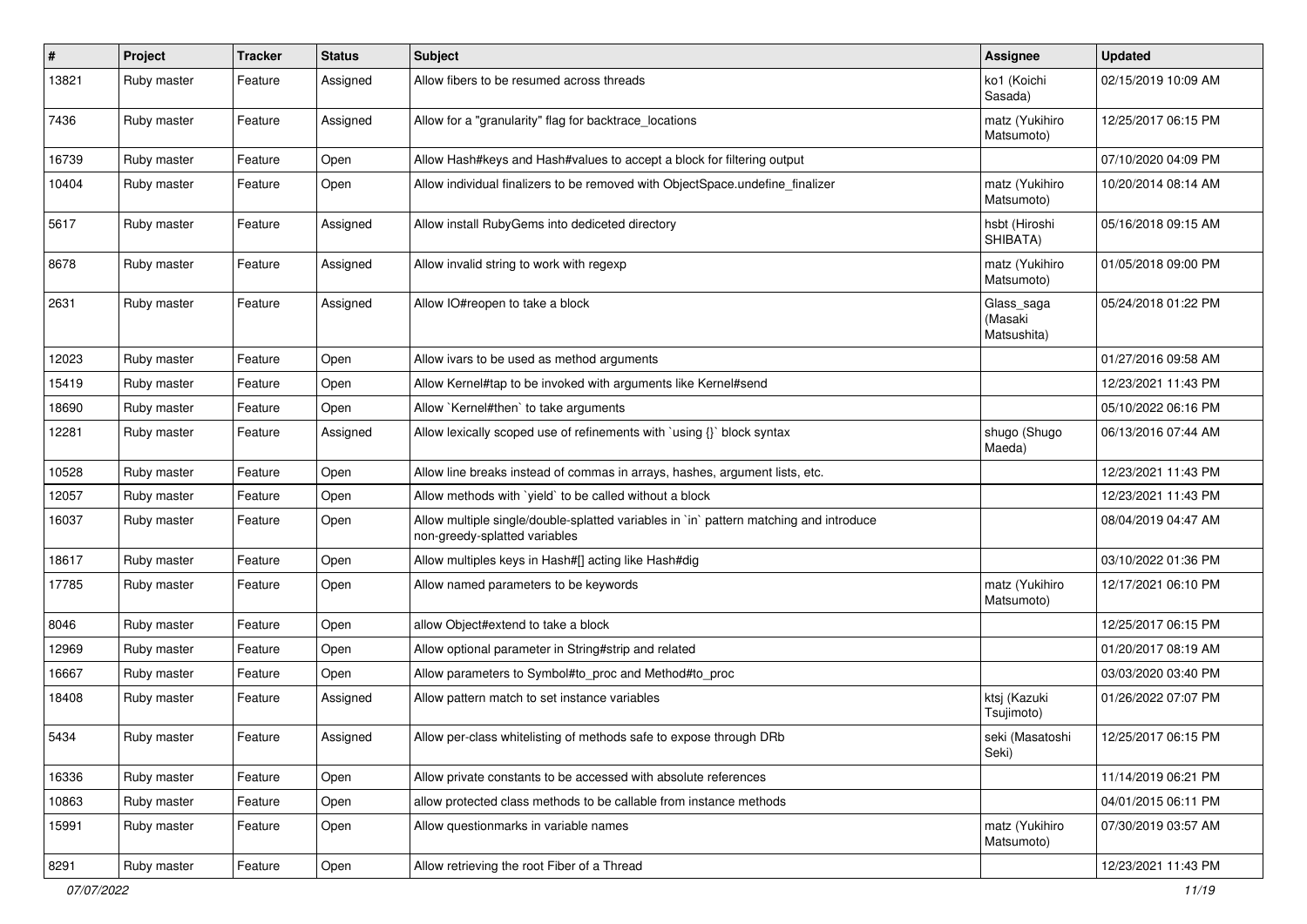| $\vert$ # | Project     | <b>Tracker</b> | <b>Status</b> | <b>Subject</b>                                                                                                                                                                             | <b>Assignee</b>              | <b>Updated</b>      |
|-----------|-------------|----------------|---------------|--------------------------------------------------------------------------------------------------------------------------------------------------------------------------------------------|------------------------------|---------------------|
| 8921      | Ruby master | Feature        | Open          | Allow select, reject, etc to accept a regex                                                                                                                                                |                              | 04/04/2020 05:57 AM |
| 15927     | Ruby master | Feature        | Open          | Allow string keys to be used for String#% and sprintf methods                                                                                                                              |                              | 06/17/2019 07:13 AM |
| 11390     | Ruby master | Feature        | Open          | Allow symbols starting with numbers                                                                                                                                                        | matz (Yukihiro<br>Matsumoto) | 08/14/2015 05:23 AM |
| 9095      | Ruby master | Feature        | Open          | Allow `Symbol#to_proc` to take arguments                                                                                                                                                   |                              | 11/10/2013 04:25 AM |
| 18603     | Ruby master | Feature        | Open          | Allow syntax like obj.method(arg)=value                                                                                                                                                    |                              | 02/27/2022 05:04 PM |
| 18683     | Ruby master | Feature        | Open          | Allow to create hashes with a specific capacity.                                                                                                                                           |                              | 04/22/2022 02:34 PM |
| 16688     | Ruby master | Feature        | Open          | Allow #to_path object as argument to system()                                                                                                                                              |                              | 04/13/2020 05:37 PM |
| 8959      | Ruby master | Feature        | Assigned      | Allow top level prepend                                                                                                                                                                    | nobu (Nobuyoshi<br>Nakada)   | 10/16/2013 03:22 AM |
| 7132      | Ruby master | Feature        | Assigned      | Alternation between named / ordered method arguments and aliases for method arguments.                                                                                                     | matz (Yukihiro<br>Matsumoto) | 12/25/2017 06:15 PM |
| 16296     | Ruby master | Feature        | Open          | Alternative behavior for ` ` in method body if ` ` is not in method definition                                                                                                             |                              | 11/10/2019 10:20 AM |
| 14278     | Ruby master | Feature        | Open          | Ambiguous Exception for OpenSSL::HMAC.digest                                                                                                                                               |                              | 06/20/2019 11:36 PM |
| 7250      | Ruby master | Feature        | Open          | A mechanism to include at once both instance-level and class-level methods from a module                                                                                                   |                              | 12/25/2017 06:15 PM |
| 17718     | Ruby master | Feature        | Open          | a method paramaters object that can be pattern matched against                                                                                                                             |                              | 03/24/2021 01:29 PM |
| 8827      | Ruby master | Feature        | Open          | A method that flips the receiver and the first argument                                                                                                                                    |                              | 08/29/2013 05:59 AM |
| 10183     | Ruby master | Feature        | Open          | An alternative name for method `class`                                                                                                                                                     |                              | 10/31/2017 11:42 AM |
| 12083     | Ruby master | Feature        | Open          | \$ and \$~ by Binding#local variable {get,set}                                                                                                                                             |                              | 02/18/2016 04:35 AM |
| 15557     | Ruby master | Feature        | Open          | A new class that stores a condition and the previous receiver                                                                                                                              |                              | 01/27/2019 05:22 AM |
| 18137     | Ruby master | Feature        | Open          | A new method to check Proc is isolated or not                                                                                                                                              |                              | 10/27/2021 07:30 AM |
| 12901     | Ruby master | Feature        | Open          | Anonymous functions without scope lookup overhead                                                                                                                                          |                              | 01/01/2022 12:30 PM |
| 16986     | Ruby master | Feature        | Open          | Anonymous Struct literal                                                                                                                                                                   | matz (Yukihiro<br>Matsumoto) | 01/15/2022 04:57 PM |
| 12262     | Ruby master | Feature        | Open          | Anti-loop                                                                                                                                                                                  |                              | 04/09/2016 05:30 AM |
| 14967     | Ruby master | Feature        | Open          | Any type                                                                                                                                                                                   |                              | 08/11/2019 07:43 PM |
| 15627     | Ruby master | Feature        | Open          | Appearance of custom singleton classes                                                                                                                                                     |                              | 06/15/2020 10:37 PM |
| 10425     | Ruby master | Feature        | Open          | A predicate method to tell if a number is near another                                                                                                                                     |                              | 10/26/2014 01:47 AM |
| 10426     | Ruby master | Feature        | Open          | A predicate to express congruence                                                                                                                                                          |                              | 11/14/2014 02:11 AM |
| 13860     | Ruby master | Feature        | Open          | A proposal for a new, simpler class-method addition to Time - for the time being calling it Time.date()<br>but another name is fine; and the ability to omit '%' tokens as arguments to it |                              | 02/21/2018 12:57 PM |
| 12378     | Ruby master | Feature        | Open          | arbitrary size Random.new seed                                                                                                                                                             |                              | 05/13/2016 04:44 PM |
| 12992     | Ruby master | Feature        | Open          | ArgumentError if hostname is missing                                                                                                                                                       |                              | 07/27/2021 11:40 AM |
| 12482     | Ruby master | Feature        | Open          | ArgumentError.new(nil) should give a better description                                                                                                                                    |                              | 06/16/2016 04:18 AM |
| 14111     | Ruby master | Feature        | Open          | ArgumentError00000000000000000000000000                                                                                                                                                    |                              | 06/13/2019 05:41 AM |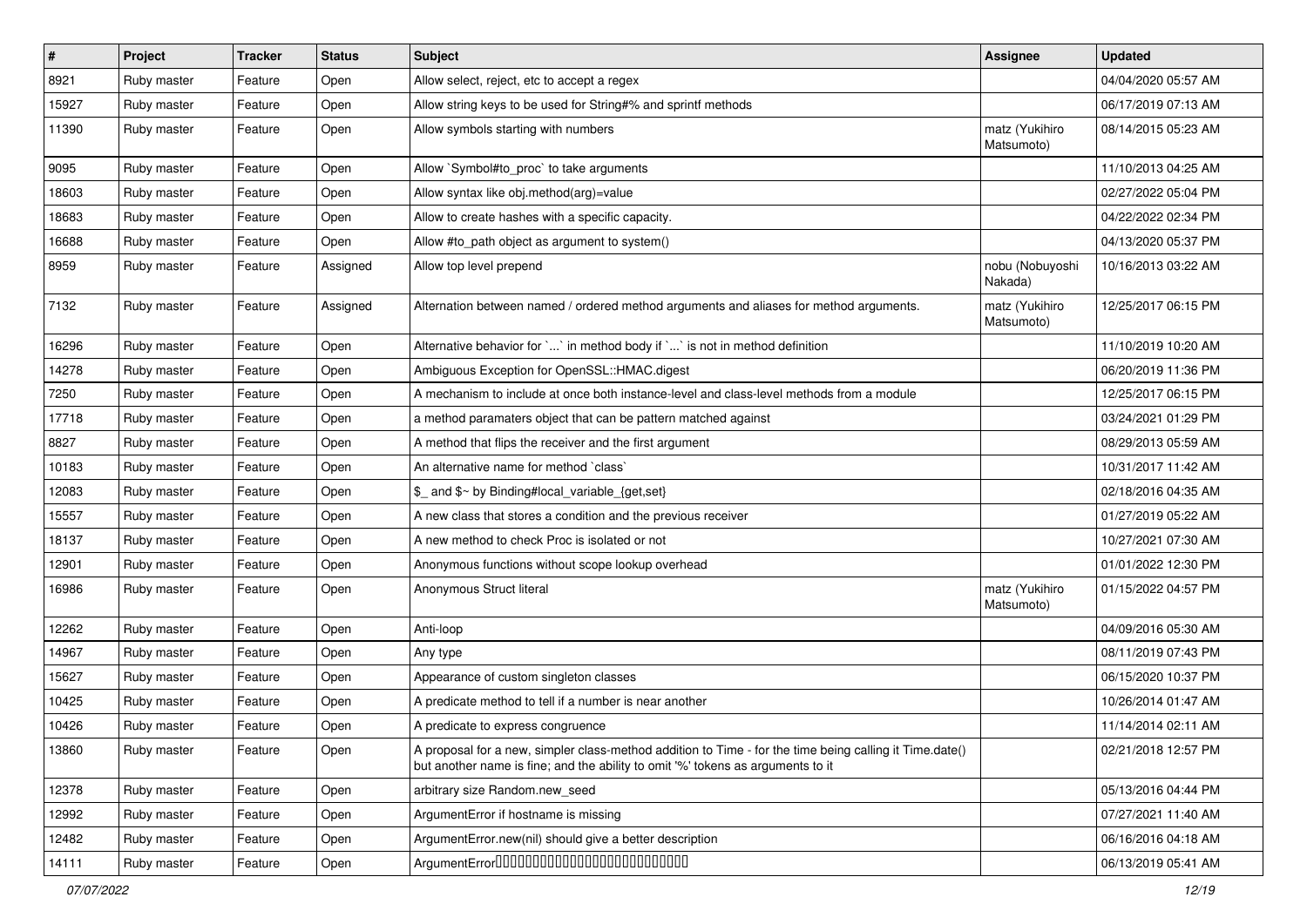| $\vert$ # | Project     | <b>Tracker</b> | <b>Status</b> | <b>Subject</b>                                                                | <b>Assignee</b>              | <b>Updated</b>      |
|-----------|-------------|----------------|---------------|-------------------------------------------------------------------------------|------------------------------|---------------------|
| 18402     | Ruby master | Feature        | Open          | <b>Argument Labels</b>                                                        |                              | 01/31/2022 06:14 PM |
| 16350     | Ruby master | Feature        | Assigned      | ArithmeticSequence#member? can result in infinite loop                        | mrkn (Kenta<br>Murata)       | 05/29/2020 10:26 PM |
| 8449      | Ruby master | Feature        | Open          | Array#ary_plus always returns an array                                        | nobu (Nobuyoshi<br>Nakada)   | 06/02/2013 04:23 PM |
| 16039     | Ruby master | Feature        | Open          | Array#contains? to check if one array contains another array                  |                              | 12/19/2019 06:47 AM |
| 16146     | Ruby master | Feature        | Open          | Array .difference allow custom comparison                                     |                              | 11/11/2019 08:34 PM |
| 16118     | Ruby master | Feature        | Open          | Array .difference allow custom comparison                                     |                              | 12/23/2021 11:44 PM |
| 7657      | Ruby master | Feature        | Open          | Array#& doesn't accept Enumerables                                            | matz (Yukihiro<br>Matsumoto) | 12/25/2017 06:15 PM |
| 14585     | Ruby master | Feature        | Open          | Array#each_pair                                                               |                              | 03/11/2018 11:38 PM |
| 16928     | Ruby master | Feature        | Open          | Array#include_all? & Array#include_any?                                       |                              | 06/01/2020 09:27 PM |
| 17056     | Ruby master | Feature        | Open          | Array#index: Allow specifying the position to start search as in String#index |                              | 09/25/2020 01:41 PM |
| 10729     | Ruby master | Feature        | Open          | Array method to subtract in place                                             |                              | 01/11/2015 02:29 PM |
| 7444      | Ruby master | Feature        | Open          | Array#product_set                                                             | matz (Yukihiro<br>Matsumoto) | 12/25/2017 06:15 PM |
| 12059     | Ruby master | Feature        | Open          | `Array#single?`, `Hash#single?`                                               |                              | 02/10/2016 04:02 AM |
| 9023      | Ruby master | Feature        | Assigned      | Array#tail                                                                    | matz (Yukihiro<br>Matsumoto) | 12/23/2021 11:40 PM |
| 5133      | Ruby master | Feature        | Assigned      | Array#unzip as an alias of Array#transpose                                    | mrkn (Kenta<br>Murata)       | 12/25/2017 06:15 PM |
| 8970      | Ruby master | Feature        | Open          | Array.zip and Array.product                                                   |                              | 09/12/2019 03:40 AM |
| 4539      | Ruby master | Feature        | Assigned      | Array#zip_with                                                                | matz (Yukihiro<br>Matsumoto) | 11/28/2019 08:23 AM |
| 17856     | Ruby master | Feature        | Open          | ary.member? is slower than ary.include?                                       |                              | 05/11/2021 10:12 AM |
| 11475     | Ruby master | Feature        | Open          | <b>AST transforms</b>                                                         |                              | 08/21/2015 11:14 AM |
| 9402      | Ruby master | Feature        | Open          | A syntax to specify the default value of a hash                               |                              | 12/23/2021 11:43 PM |
| 15277     | Ruby master | Feature        | Open          | at exec                                                                       | matz (Yukihiro<br>Matsumoto) | 05/25/2020 01:09 AM |
| 8259      | Ruby master | Feature        | Open          | Atomic attributes accessors                                                   |                              | 12/23/2021 11:43 PM |
| 8635      | Ruby master | Feature        | Open          | attr_accessor with default block                                              |                              | 12/23/2021 11:43 PM |
| 16817     | Ruby master | Feature        | Open          | attr predicate or attr query or attr something for? methods                   |                              | 12/23/2021 11:44 PM |
| 18070     | Ruby master | Feature        | Open          | `attr` should be removed                                                      |                              | 08/09/2021 05:51 PM |
| 15330     | Ruby master | Feature        | Open          | autoload relative                                                             | matz (Yukihiro<br>Matsumoto) | 06/19/2022 11:25 PM |
| 11415     | Ruby master | Feature        | Open          | autoload with a Proc                                                          |                              | 10/21/2015 08:38 PM |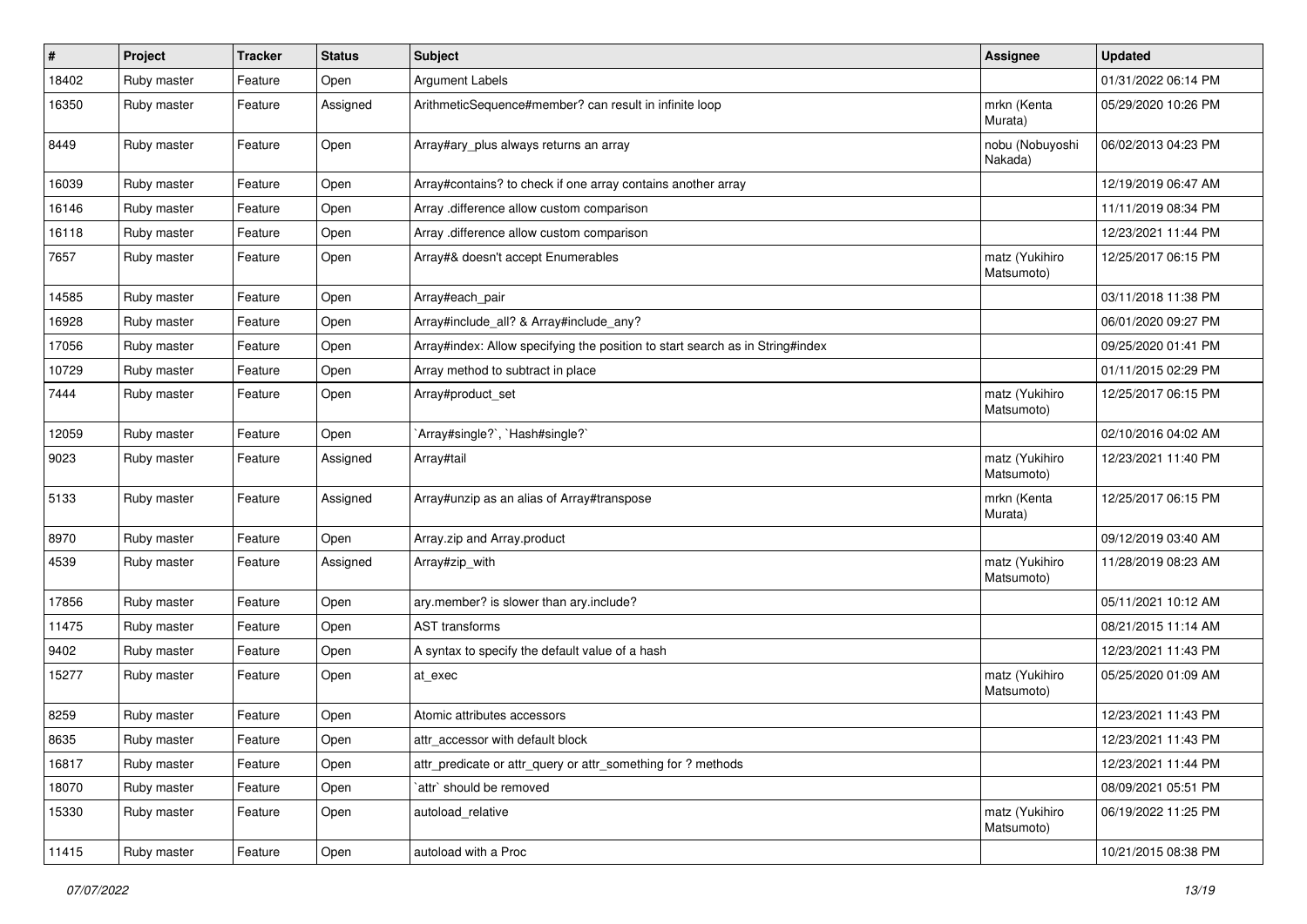| $\vert$ # | Project     | <b>Tracker</b> | <b>Status</b> | <b>Subject</b>                                                                                                                 | Assignee                     | <b>Updated</b>      |
|-----------|-------------|----------------|---------------|--------------------------------------------------------------------------------------------------------------------------------|------------------------------|---------------------|
| 15458     | Ruby master | Feature        | Open          | Automatic Exception#cause print in IRB                                                                                         |                              | 12/23/2021 11:44 PM |
| 16005     | Ruby master | Feature        | Open          | A variation of Time.iso8601 that can parse yyyy-MM-dd HH:mm:ss                                                                 |                              | 06/16/2022 01:08 AM |
| 8184      | Ruby master | Feature        | Open          | Avoid the creation of meaningless ranges (nil, false, true)                                                                    |                              | 03/29/2013 11:16 PM |
| 13006     | Ruby master | Feature        | Open          | backtrace of thread killer                                                                                                     |                              | 12/06/2016 01:11 AM |
| 10634     | Ruby master | Feature        | Open          | Baselining with Benchmark                                                                                                      |                              | 12/23/2021 11:43 PM |
| 14244     | Ruby master | Feature        | Open          | Better error messages for scripts with non-matching end statements                                                             | mame (Yusuke<br>Endoh)       | 11/29/2018 08:57 AM |
| 12790     | Ruby master | Feature        | Open          | Better inspect for stdlib classes                                                                                              |                              | 02/27/2017 08:36 PM |
| 12019     | Ruby master | Feature        | Open          | Better low-level support for writing concurrent libraries                                                                      | matz (Yukihiro<br>Matsumoto) | 12/23/2021 11:43 PM |
| 8570      | Ruby master | Feature        | Open          | Better mechanisms to safely load classes concurrently                                                                          |                              | 12/23/2021 11:43 PM |
| 13434     | Ruby master | Feature        | Open          | better method definition in C API                                                                                              |                              | 07/13/2017 07:41 AM |
| 13048     | Ruby master | Feature        | Open          | Better way to do Regexp.new(Regexp.escape("some string"))                                                                      |                              | 01/20/2017 04:01 AM |
| 6857      | Ruby master | Feature        | Assigned      | bigdecimal/math BigMath.E/BigMath.exp R. P. Feynman inspired optimization                                                      | mrkn (Kenta<br>Murata)       | 12/25/2017 06:15 PM |
| 18831     | Ruby master | Feature        | Open          | Block argument to `yield`                                                                                                      |                              | 06/18/2022 03:12 AM |
| 11129     | Ruby master | Feature        | Open          | block-level hash destructuring only works for the last argument                                                                |                              | 07/07/2019 05:11 AM |
| 13333     | Ruby master | Feature        | Open          | block to yield                                                                                                                 |                              | 05/19/2017 09:01 AM |
| 10327     | Ruby master | Feature        | Open          | Bool/False/True module for '==='                                                                                               |                              | 10/15/2014 02:42 PM |
| 7060      | Ruby master | Feature        | Open          | Broaden support for chmod                                                                                                      |                              | 12/25/2017 06:15 PM |
| 16795     | Ruby master | Feature        | Open          | build ruby exe on Windows against ruby-static.lib omitting x64-vcruntime-ruby dll (no '--enable-shared'<br>option for Windows) |                              | 04/17/2020 01:22 PM |
| 12813     | Ruby master | Feature        | Assigned      | Calling chunk_while, slice_after, slice_before, slice_when with no block                                                       | matz (Yukihiro<br>Matsumoto) | 12/06/2016 12:58 PM |
| 13252     | Ruby master | Feature        | Assigned      | C API for creating strings without copying                                                                                     | ko1 (Koichi<br>Sasada)       | 04/17/2017 07:22 AM |
| 18083     | Ruby master | Feature        | Open          | Capture error in ensure block.                                                                                                 |                              | 10/21/2021 01:00 PM |
| 7914      | Ruby master | Feature        | Open          | Case for local class methods                                                                                                   | matz (Yukihiro<br>Matsumoto) | 12/25/2017 06:15 PM |
| 15363     | Ruby master | Feature        | Open          | Case insensitive file systems - add info to CONFIG or somewhere?                                                               |                              | 12/03/2018 04:30 AM |
| 11723     | Ruby master | Feature        | Open          | CGI library should give access to raw request body                                                                             |                              | 11/20/2015 07:06 PM |
| 15145     | Ruby master | Feature        | Open          | chained mappings proposal                                                                                                      |                              | 09/22/2018 12:06 AM |
| 14724     | Ruby master | Feature        | Open          | chains of inequalities                                                                                                         | matz (Yukihiro<br>Matsumoto) | 05/19/2018 01:06 AM |
| 14606     | Ruby master | Feature        | Open          | Change begin-else-end without rescue from warning to syntax error                                                              |                              | 03/16/2018 01:22 AM |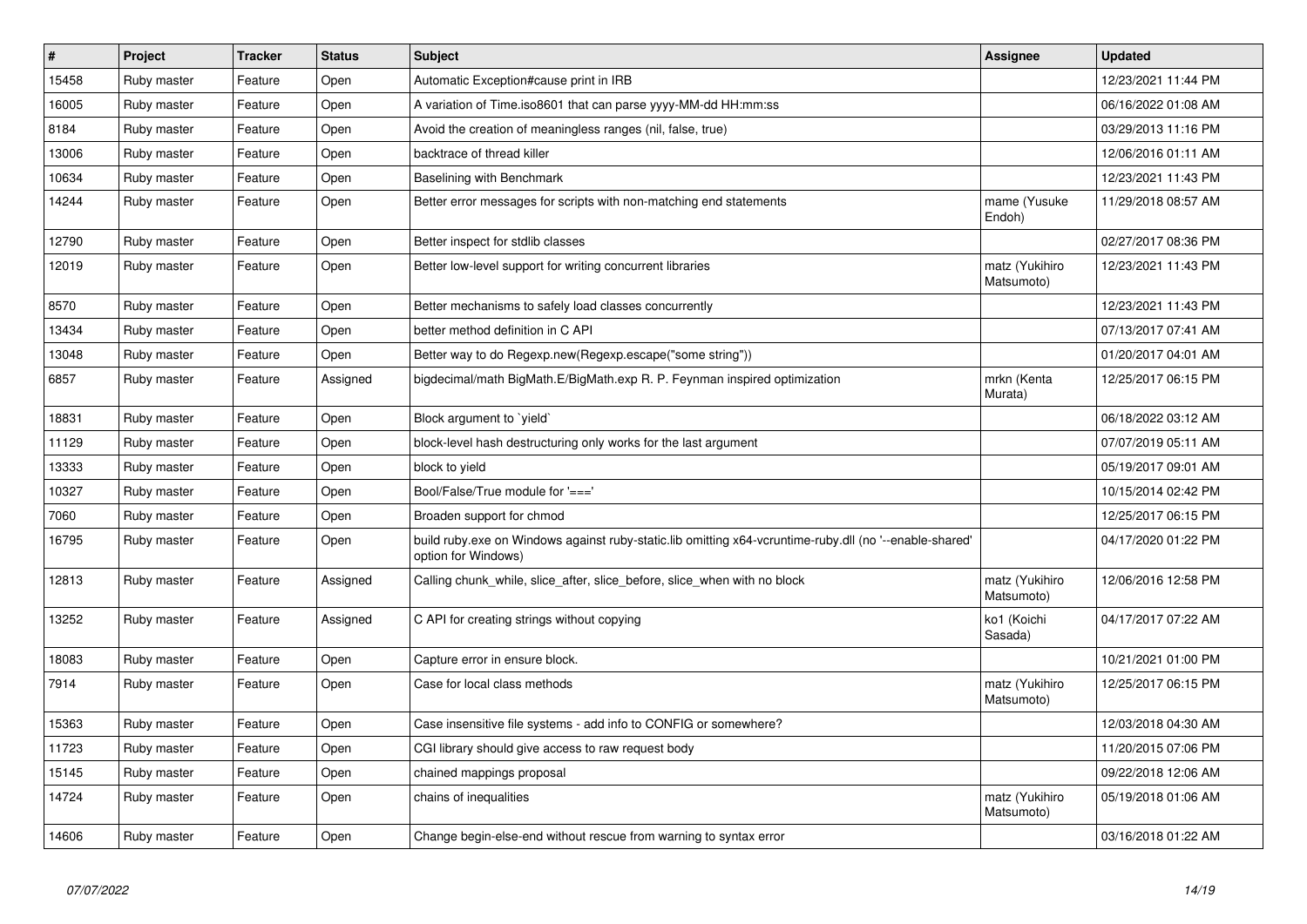| $\#$  | Project     | <b>Tracker</b> | <b>Status</b> | Subject                                                                                                                                                               | Assignee                      | <b>Updated</b>      |
|-------|-------------|----------------|---------------|-----------------------------------------------------------------------------------------------------------------------------------------------------------------------|-------------------------------|---------------------|
| 7546  | Ruby master | Feature        | Open          | Change behavior of `Array#slice` for an argument of `Range` class                                                                                                     | matz (Yukihiro<br>Matsumoto)  | 12/10/2020 08:49 AM |
| 10473 | Ruby master | Feature        | Open          | Change Date#to datetime to use local time                                                                                                                             |                               | 07/23/2021 07:08 PM |
| 18256 | Ruby master | Feature        | Open          | Change the canonical name of Thread::Mutex, Thread::Queue, Thread::SizedQueue and<br>Thread::ConditionVariable to just Mutex, Queue, SizedQueue and ConditionVariable |                               | 10/20/2021 10:59 PM |
| 12041 | Ruby master | Feature        | Open          | Change the initializer of NameError to take a receiver as the third argument                                                                                          |                               | 02/12/2016 05:37 AM |
| 13240 | Ruby master | Feature        | Open          | Change Unicode property implementation in Onigmo from inversion lists to direct lookup                                                                                |                               | 02/22/2017 08:01 AM |
| 13534 | Ruby master | Feature        | Assigned      | Checking installation results of default gems                                                                                                                         | hsbt (Hiroshi<br>SHIBATA)     | 07/26/2018 02:16 AM |
| 10770 | Ruby master | Feature        | Open          | chr and ord behavior for ill-formed byte sequences and surrogate code points                                                                                          |                               | 01/22/2015 10:19 AM |
| 15565 | Ruby master | Feature        | Open          | Circular dependency warnings - suggestions/ideas to improve the output from ruby                                                                                      |                               | 01/25/2019 11:36 PM |
| 17994 | Ruby master | Feature        | Open          | Clarify 'IO.read' behavior and add 'File.read' method                                                                                                                 |                               | 07/16/2021 03:04 AM |
| 8839  | Ruby master | Feature        | Assigned      | Class and module should return the class or module that was opened                                                                                                    | matz (Yukihiro<br>Matsumoto)  | 12/28/2015 08:36 AM |
| 10701 | Ruby master | Feature        | Open          | Class: Array 2 New methods                                                                                                                                            |                               | 01/08/2015 07:21 AM |
| 14394 | Ruby master | Feature        | Open          | Class.descendants                                                                                                                                                     | ko1 (Koichi<br>Sasada)        | 01/20/2022 10:46 PM |
| 12084 | Ruby master | Feature        | Open          | Class#instance`                                                                                                                                                       |                               | 12/14/2021 08:52 PM |
| 17040 | Ruby master | Feature        | Open          | cleanup include/ruby/backward*                                                                                                                                        |                               | 08/26/2020 07:07 AM |
| 18644 | Ruby master | Feature        | Open          | Coerce anything callable to a Proc                                                                                                                                    |                               | 06/18/2022 05:28 PM |
| 15940 | Ruby master | Feature        | Open          | Coerce symbols internal fstrings in UTF8 rather than ASCII to better share memory with string literals                                                                | naruse (Yui<br><b>NARUSE)</b> | 07/30/2019 04:17 AM |
| 6611  | Ruby master | Feature        | Assigned      | Comments requested on implementation of set_parse_func                                                                                                                | matz (Yukihiro<br>Matsumoto)  | 12/25/2017 06:15 PM |
| 12134 | Ruby master | Feature        | Open          | Comparison between 'true' and 'false'                                                                                                                                 |                               | 03/15/2016 12:41 PM |
| 7087  | Ruby master | Feature        | Assigned      | ::ConditionVariable#wait does not work with Monitor because Monitor#sleep does not exist                                                                              | matz (Yukihiro<br>Matsumoto)  | 12/25/2017 06:15 PM |
| 7086  | Ruby master | Feature        | Assigned      | ConditionVariable#wait has meaningless return value                                                                                                                   | kosaki (Motohiro<br>KOSAKI)   | 12/25/2017 06:15 PM |
| 6695  | Ruby master | Feature        | Assigned      | Configuration for Thread/Fiber creation                                                                                                                               | ko1 (Koichi<br>Sasada)        | 12/25/2017 06:15 PM |
| 15840 | Ruby master | Feature        | Open          | configuration path search                                                                                                                                             |                               | 05/11/2019 01:24 PM |
| 12817 | Ruby master | Feature        | Open          | Consider adding method .sample() on class Hash (if this was not yet proposed)                                                                                         |                               | 10/11/2016 12:57 AM |
| 10663 | Ruby master | Feature        | Open          | Consider adding support for String input to File. methods                                                                                                             |                               | 01/05/2015 12:47 AM |
| 10645 | Ruby master | Feature        | Open          | Consider adding support of .first to MatchData object like MatchData[0]                                                                                               |                               | 12/25/2014 06:50 AM |
| 14615 | Ruby master | Feature        | Open          | Consider introducing shortcut to check Net::HTTP response type                                                                                                        |                               | 03/19/2018 05:43 AM |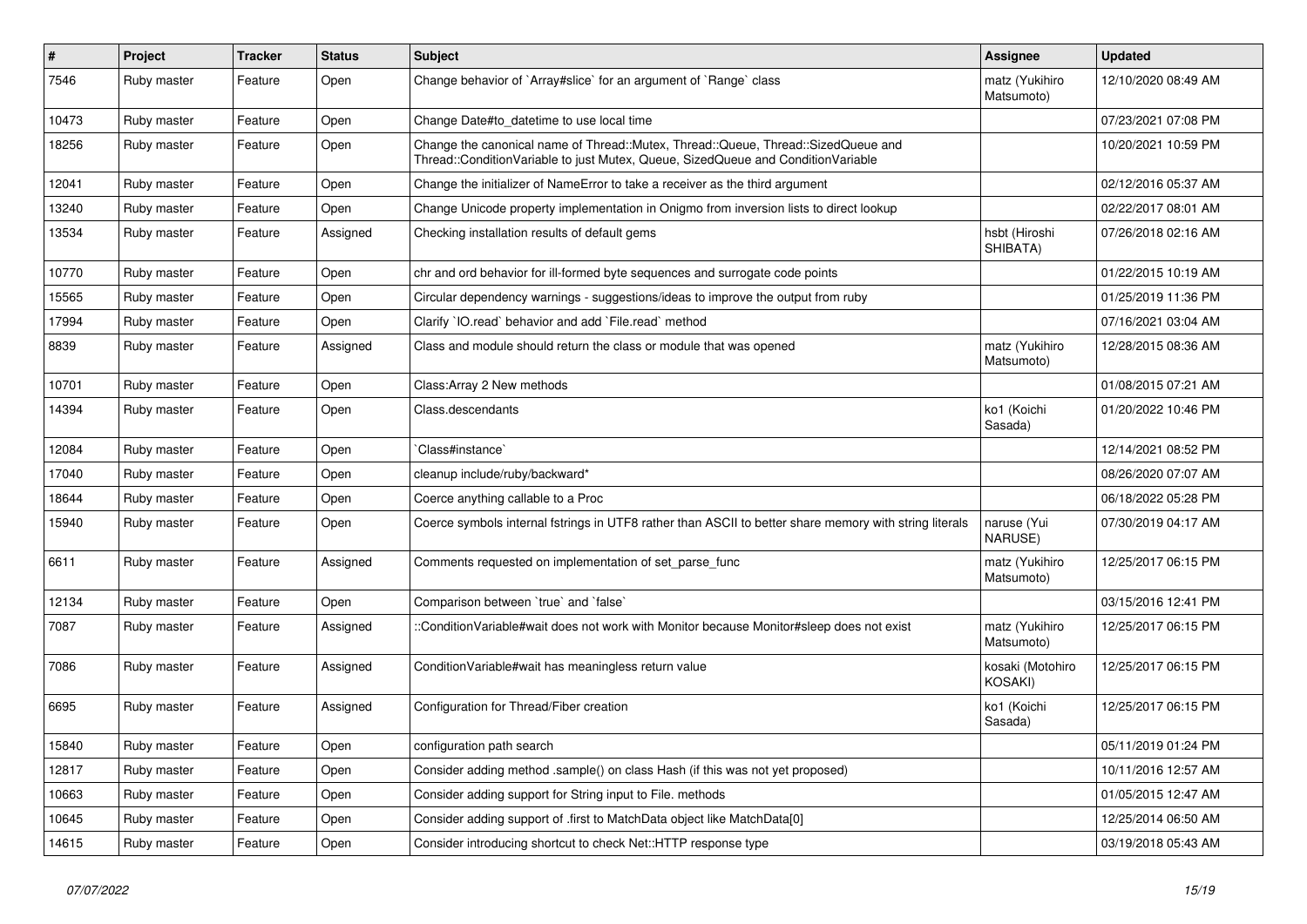| $\pmb{\#}$ | Project     | <b>Tracker</b> | <b>Status</b> | <b>Subject</b>                                                                                                        | <b>Assignee</b>              | <b>Updated</b>      |
|------------|-------------|----------------|---------------|-----------------------------------------------------------------------------------------------------------------------|------------------------------|---------------------|
| 13922      | Ruby master | Feature        | Open          | Consider showing warning messages about same-named aliases - either directly or perhaps via the<br>"did you mean gem" |                              | 09/25/2017 12:21 PM |
| 12077      | Ruby master | Feature        | Open          | Consolidate SSLSocket interface with TCPSocket                                                                        |                              | 05/17/2016 06:37 AM |
| 6828       | Ruby master | Feature        | Open          | <b>Constancy of Constants</b>                                                                                         |                              | 12/10/2020 08:47 AM |
| 7149       | Ruby master | Feature        | Open          | Constant magic for everyone.                                                                                          | matz (Yukihiro<br>Matsumoto) | 12/25/2017 06:15 PM |
| 17749      | Ruby master | Feature        | Open          | Const source location without name                                                                                    |                              | 04/17/2021 07:38 AM |
| 7748       | Ruby master | Feature        | Open          | Contextual send                                                                                                       | matz (Yukihiro<br>Matsumoto) | 12/10/2020 08:53 AM |
| 7314       | Ruby master | Feature        | Assigned      | Convert Proc to Lambda doesn't work in MRI                                                                            | matz (Yukihiro<br>Matsumoto) | 05/21/2016 09:15 AM |
| 8850       | Ruby master | Feature        | Assigned      | Convert Rational to decimal string                                                                                    | matz (Yukihiro<br>Matsumoto) | 12/25/2017 06:15 PM |
| 15861      | Ruby master | Feature        | Open          | Correctly parse `file:c:/path/to/file` URIs                                                                           |                              | 05/18/2019 10:58 PM |
| 12848      | Ruby master | Feature        | Assigned      | Crazy idea: Allow regex definition for methods (Do not take it seriously please)                                      |                              | 10/18/2016 12:17 AM |
| 18659      | Ruby master | Feature        | Open          | Create a Binding at the time of an exception and make it available to Rescue                                          |                              | 03/25/2022 10:55 AM |
| 5129       | Ruby master | Feature        | Assigned      | Create a core class "FileArray" and make "ARGF" its instance                                                          | matz (Yukihiro<br>Matsumoto) | 01/23/2018 02:02 PM |
| 12110      | Ruby master | Feature        | Open          | Create a method to avoid vacuous truth?                                                                               |                              | 03/12/2016 08:01 AM |
| 15074      | Ruby master | Feature        | Open          | Create 'official' C API documentation on ruby-doc.org                                                                 |                              | 09/12/2018 09:12 PM |
| 11550      | Ruby master | Feature        | Open          | Current behaviour of super() is dangerous in the presence of more than one included modules.                          |                              | 01/20/2016 08:44 AM |
| 18296      | Ruby master | Feature        | Open          | Custom exception formatting should override `Exception#full_message`.                                                 |                              | 12/15/2021 08:49 PM |
| 8807       | Ruby master | Feature        | Open          | Custom literals                                                                                                       |                              | 12/10/2020 08:53 AM |
| 8437       | Ruby master | Feature        | Open          | custom operators, unicode                                                                                             |                              | 08/30/2015 03:05 AM |
| 11987      | Ruby master | Feature        | Open          | daemons can't show the backtrace of rb bug                                                                            |                              | 01/13/2016 10:58 AM |
| 6590       | Ruby master | Feature        | Assigned      | Dealing with bigdecimal, etc gems in JRuby                                                                            | hsbt (Hiroshi<br>SHIBATA)    | 05/15/2019 08:33 PM |
| 18773      | Ruby master | Feature        | Assigned      | deconstruct to receive a range                                                                                        | ktsj (Kazuki<br>Tsujimoto)   | 07/04/2022 05:38 PM |
| 16557      | Ruby master | Feature        | Open          | Deduplicate Regexp literals                                                                                           |                              | 02/28/2020 11:44 AM |
| 4514       | Ruby master | Feature        | Assigned      | #deep_clone and #deep_dup for Objects                                                                                 | matz (Yukihiro<br>Matsumoto) | 12/25/2017 06:14 PM |
| 18640      | Ruby master | Feature        | Open          | default empty string argument for `String#sub` and `String#sub!`, e.g. `"hello".sub("I")`                             |                              | 03/19/2022 02:33 AM |
| 7739       | Ruby master | Feature        | Assigned      | Define Hash#  as Hash#reverse_merge in Rails                                                                          | matz (Yukihiro<br>Matsumoto) | 12/25/2017 06:15 PM |
| 10549      | Ruby master | Feature        | Open          | Deprecate each with index and each with object in favor of with index and with object                                 | matz (Yukihiro<br>Matsumoto) | 07/27/2021 11:09 AM |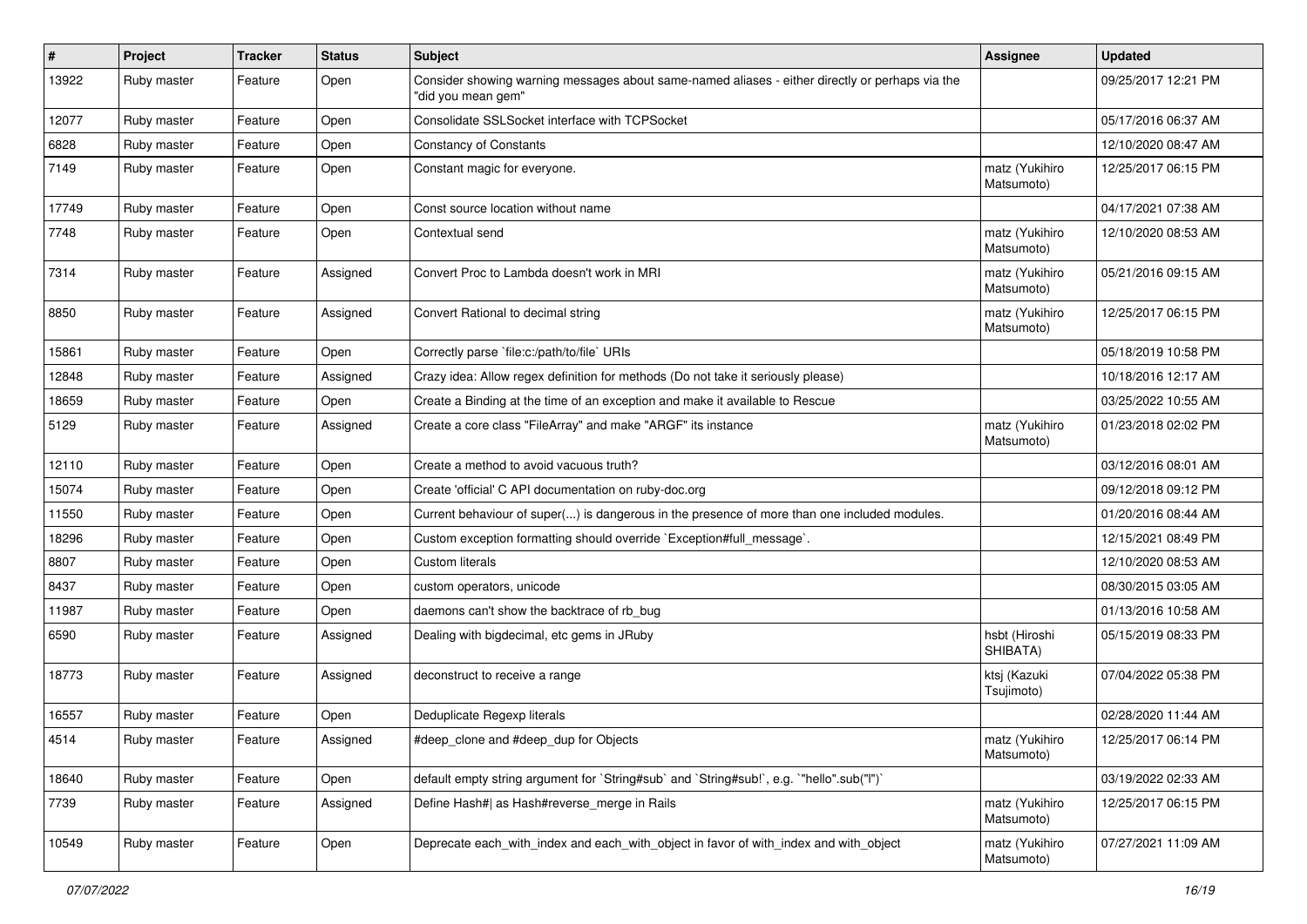| $\vert$ # | Project     | <b>Tracker</b> | <b>Status</b> | <b>Subject</b>                                                     | <b>Assignee</b>              | <b>Updated</b>      |
|-----------|-------------|----------------|---------------|--------------------------------------------------------------------|------------------------------|---------------------|
| 14040     | Ruby master | Feature        | Open          | deprecate HTTP.version_1_2                                         |                              | 10/22/2017 09:32 AM |
| 15408     | Ruby master | Feature        | Open          | Deprecate object_id and _id2ref                                    | headius (Charles<br>Nutter)  | 03/19/2019 04:02 PM |
| 17468     | Ruby master | Feature        | Open          | Deprecate RUBY DEVEL                                               |                              | 06/16/2022 01:08 AM |
| 13314     | Ruby master | Feature        | Open          | $dig =$                                                            |                              | 03/14/2017 12:55 PM |
| 13577     | Ruby master | Feature        | Assigned      | Digest file accidentally receives File object but uses file path   | nobu (Nobuyoshi<br>Nakada)   | 05/20/2017 06:50 PM |
| 14564     | Ruby master | Feature        | Open          | dig` opposite method                                               |                              | 03/07/2018 11:24 PM |
| 15563     | Ruby master | Feature        | Open          | #dig that throws an exception if a key doesn't exist               |                              | 02/17/2020 08:42 AM |
| 10217     | Ruby master | Feature        | Open          | Dir constructor similar to Pathname constructor                    |                              | 12/23/2021 11:43 PM |
| 16249     | Ruby master | Feature        | Open          | Dir#empty? and File#empty?                                         |                              | 10/19/2019 12:49 PM |
| 12226     | Ruby master | Feature        | Open          | Dir.home with valid named user raises ArgumentError on Windows     |                              | 05/08/2016 10:06 AM |
| 2324      | Ruby master | Feature        | Assigned      | Dir instance methods for relative path                             | nobu (Nobuyoshi<br>Nakada)   | 12/25/2017 05:58 PM |
| 14931     | Ruby master | Feature        | Open          | [DOC] exception keyword argument is not documented in some methods |                              | 07/22/2018 08:53 AM |
| 13108     | Ruby master | Feature        | Open          | [Doc Request] Explicitly document Range#sum                        |                              | 01/05/2017 11:50 PM |
| 15047     | Ruby master | Feature        | Assigned      | Documentation and more functions for Hash functions in C API       |                              | 03/20/2019 01:24 AM |
| 9235      | Ruby master | Feature        | Assigned      | Documentation for commercial support                               | zzak (Zachary<br>Scott)      | 08/10/2019 02:55 PM |
| 11323     | Ruby master | Feature        | Open          | Documentation update on how uniq works / guarantee of order        |                              | 07/02/2015 03:34 AM |
| 10176     | Ruby master | Feature        | Open          | Document how to perform net/http calls in parallel                 |                              | 08/27/2014 10:46 PM |
| 15663     | Ruby master | Feature        | Open          | Documenting autoload semantics                                     |                              | 04/20/2019 01:44 AM |
| 12020     | Ruby master | Feature        | Assigned      | Documenting Ruby memory model                                      | ko1 (Koichi<br>Sasada)       | 12/23/2021 11:40 PM |
| 18832     | Ruby master | Feature        | Open          | Do not have class/module keywords consider ancestors of Object     |                              | 06/21/2022 05:50 AM |
| 9725      | Ruby master | Feature        | Open          | Do not inspect NameError target object unless verbose              |                              | 05/08/2015 02:18 AM |
| 6869      | Ruby master | Feature        | Open          | Do not treat `_` parameter exceptionally                           | matz (Yukihiro<br>Matsumoto) | 12/10/2020 08:58 AM |
| 16657     | Ruby master | Feature        | Open          | Don't ship bundled gems as .gem files as well as in expanded form  |                              | 02/27/2020 06:50 AM |
| 14412     | Ruby master | Feature        | Assigned      | DRb UNIX on local machine: add support for getpeereid()            | seki (Masatoshi<br>Seki)     | 01/28/2018 12:51 PM |
| 11599     | Ruby master | Feature        | Open          | Dump entries of hash in ObjectSpace                                | tmm1 (Aman<br>Karmani)       | 11/24/2015 05:52 PM |
| 15939     | Ruby master | Feature        | Assigned      | Dump symbols reference to their fstr in ObjectSpace.dump()         | ko1 (Koichi<br>Sasada)       | 08/08/2019 09:38 PM |
| 13733     | Ruby master | Feature        | Open          | Dump the delegator instead of the delegated object                 |                              | 06/29/2018 05:09 PM |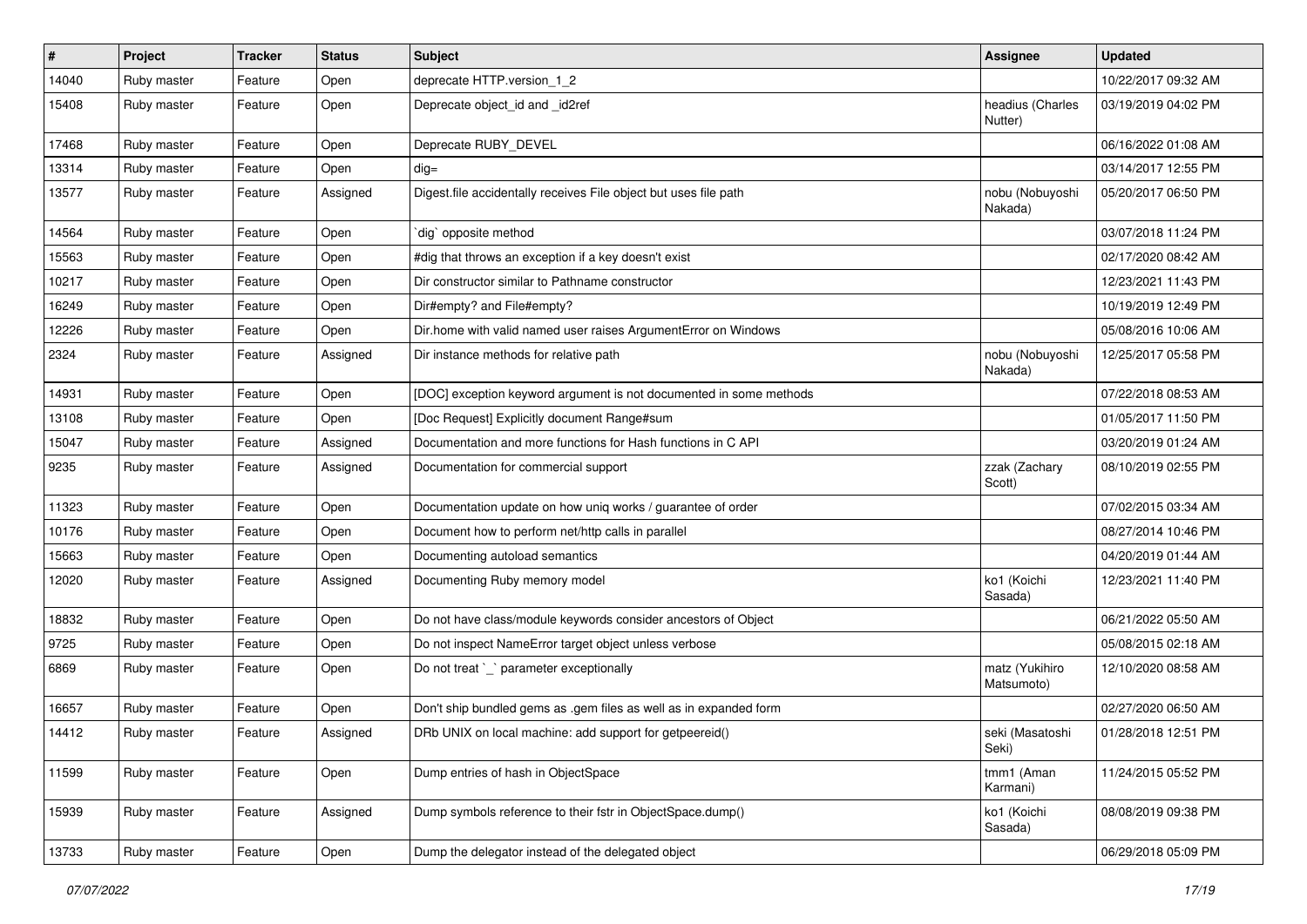| $\sharp$ | Project     | Tracker | <b>Status</b> | <b>Subject</b>                                                                          | Assignee                     | <b>Updated</b>      |
|----------|-------------|---------|---------------|-----------------------------------------------------------------------------------------|------------------------------|---------------------|
| 14932    | Ruby master | Feature | Open          | Dynamically adjust method cache size at runtime                                         |                              | 07/22/2018 10:45 PM |
| 14811    | Ruby master | Feature | Open          | Dynamically extend Ruby VM stack                                                        |                              | 06/05/2018 07:59 AM |
| 7340     | Ruby master | Feature | Open          | 'each with' or 'into' alias for 'each with object'                                      |                              | 12/25/2017 06:15 PM |
| 3731     | Ruby master | Feature | Assigned      | Easier Embedding API for Ruby                                                           | ko1 (Koichi<br>Sasada)       | 12/25/2017 06:14 PM |
| 14819    | Ruby master | Feature | Open          | Efficient cstring to RVALUE typecasting for c extension gems                            |                              | 06/06/2018 09:13 PM |
| 13378    | Ruby master | Feature | Open          | Eliminate 4 of 8 syscalls when requiring file by absolute path                          | nobu (Nobuyoshi<br>Nakada)   | 06/16/2017 07:57 AM |
| 6308     | Ruby master | Feature | Assigned      | Eliminate delegation from WeakRef                                                       | matz (Yukihiro<br>Matsumoto) | 12/23/2021 11:40 PM |
| 18005    | Ruby master | Feature | Open          | Enable non-blocking `binding.irb`.                                                      |                              | 06/24/2021 07:20 PM |
| 10932    | Ruby master | Feature | Open          | Enabling allocation tracing as early as possible                                        | ko1 (Koichi<br>Sasada)       | 06/13/2015 07:54 AM |
| 15931    | Ruby master | Feature | Open          | encoding for CESU-8                                                                     | naruse (Yui<br>NARUSE)       | 12/20/2019 05:42 AM |
| 9111     | Ruby master | Feature | Open          | Encoding-free String comparison                                                         |                              | 11/21/2013 04:35 PM |
| 18654    | Ruby master | Feature | Open          | Enhancements to prettyprint                                                             | akr (Akira Tanaka)           | 05/12/2022 01:44 PM |
| 3608     | Ruby master | Feature | Assigned      | Enhancing Pathname#each_child to be lazy                                                | akr (Akira Tanaka)           | 12/25/2017 06:14 PM |
| 17016    | Ruby master | Feature | Open          | Enumerable#accumulate                                                                   |                              | 04/27/2021 03:14 PM |
| 7341     | Ruby master | Feature | Open          | Enumerable#associate                                                                    |                              | 12/25/2017 06:15 PM |
| 7394     | Ruby master | Feature | Assigned      | Enumerable#find ifnone parameter could be non-callable                                  | nobu (Nobuyoshi<br>Nakada)   | 02/10/2021 09:32 AM |
| 12080    | Ruby master | Feature | Open          | Enumerable#first, Array#last with block                                                 |                              | 04/20/2016 03:51 AM |
| 17333    | Ruby master | Feature | Open          | Enumerable#many?                                                                        |                              | 12/11/2020 03:38 AM |
| 15922    | Ruby master | Feature | Open          | Enumerable#partition(pattern)                                                           |                              | 06/14/2019 03:40 AM |
| 14197    | Ruby master | Feature | Open          | Enumerable#{select,reject}` accept a pattern argument                                   |                              | 04/04/2020 05:47 AM |
| 12648    | Ruby master | Feature | Open          | Enumerable#sort_by` with descending option                                              |                              | 10/05/2017 10:24 AM |
| 15549    | Ruby master | Feature | Open          | Enumerable#to_reader (or anything enumerable, Enumerator, lazy enums, enum_for results) |                              | 01/24/2019 12:21 PM |
| 6687     | Ruby master | Feature | Open          | Enumerable#with                                                                         |                              | 12/25/2017 06:15 PM |
| 16838    | Ruby master | Feature | Open          | Enumerator::ArithmeticSequence missing allocator for #clone and #dup                    |                              | 05/18/2020 10:44 PM |
| 14423    | Ruby master | Feature | Open          | Enumerator from single object                                                           |                              | 11/20/2019 05:04 AM |
| 18262    | Ruby master | Feature | Open          | Enumerator::Lazy#partition                                                              |                              | 11/20/2021 10:17 AM |
| 16987    | Ruby master | Feature | Open          | Enumerator::Lazy vs Array methods                                                       |                              | 07/15/2020 04:56 PM |
| 9557     | Ruby master | Feature | Open          | Enumerator#next and Enumerator#peek with argument                                       |                              | 04/11/2014 07:00 PM |
| 18685    | Ruby master | Feature | Open          | Enumerator.product: Cartesian product of enumerables                                    |                              | 04/26/2022 07:02 AM |